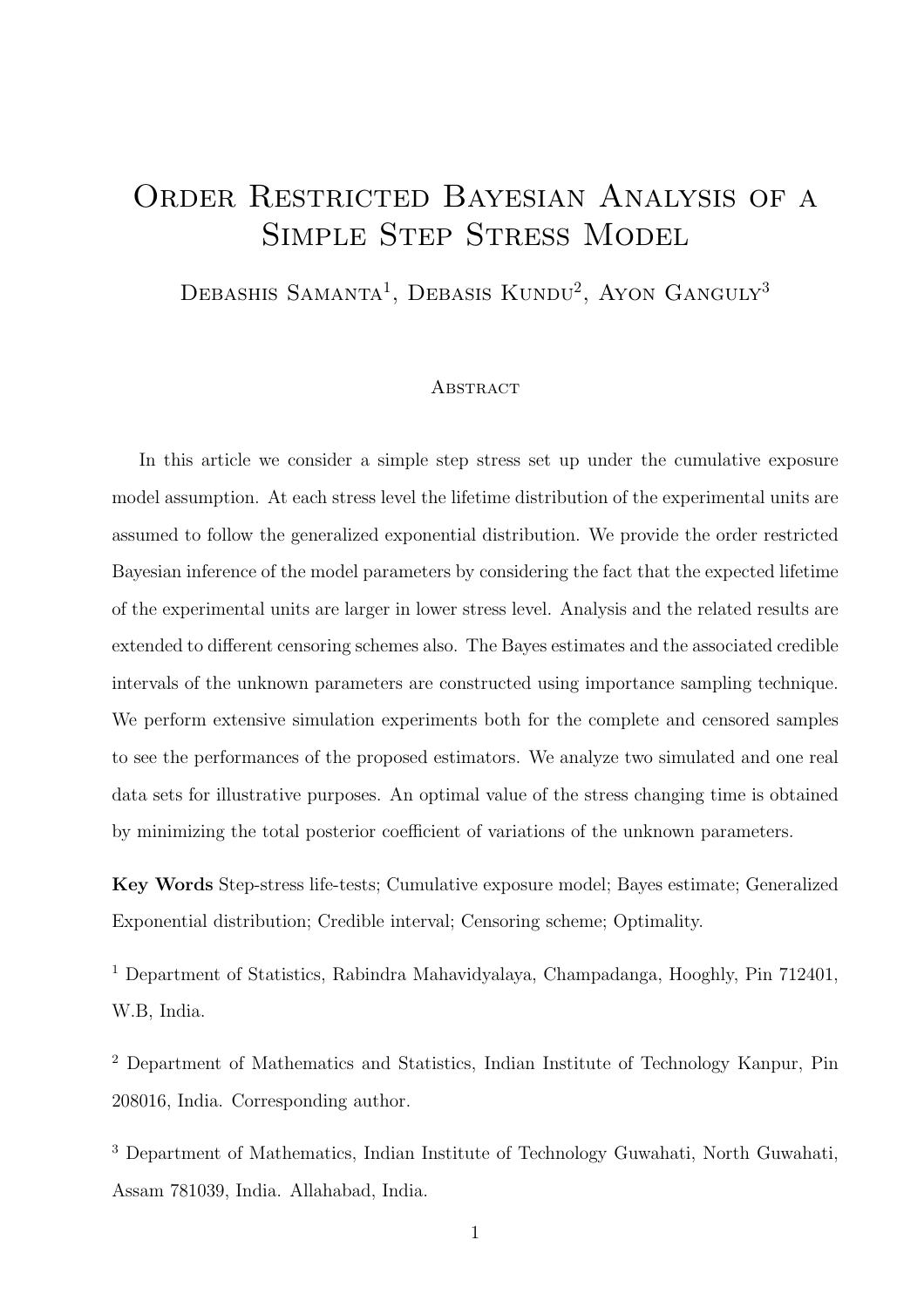## 1 INTRODUCTION

Nowadays, since the products are highly reliable, it is very difficult to get sufficient failure time data in a normal condition during a reasonable experimental time. The accelerated life testing (ALT) procedures are proposed to overcome this problem. The ALT method has been introduced in a reliability experiment mainly to obtain more failures in a shorter interval of time. In an ALT experiment, units are put into a higher stress level than the usual that ensures early failure of the experimental units. Interested readers are referred to Nelson [13] and Bagdanavicius and Nikulin [3] for an exposure to different ALT models. The step stress life test (SSLT) model is a special type of the ALT model in which stress level can be changed during the experiment. In a conventional SSLT, the stress levels are changed at pre-fixed time points. Hence, in a conventional SSLT experiment,  $n$  experimental units are placed into life testing experiment at an initial stress level  $S_1$  and then the stress level changes to  $S_2, S_3, \ldots, S_m$  at prefixed time points  $\tau_1, \tau_2, \ldots, \tau_{m-1}$ , respectively. If  $m = 2$ , i.e., in case of only two stress levels, the experiment is known as the simple SSLT experiment.

The data collected from such an SSLT experiment, may then be extrapolated to estimate the underlying distribution of failure times under normal stress level. To connect the distributions of lifetime under different stress levels various models have been proposed in the literature. One such model was introduced by Seydyakin [15], and it is known as the cumulative exposure model (CEM). The CEM relates the distributions of lifetime under different stress levels by assuming that the residual life of the experimental units depends only on the cumulative exposure that the units have experienced, with no memory of how this exposure was accumulated. Latter this model was extensively studied by Nelson [13]. Interested readers are referred to a review article by Balakrishnan [4] or the recent monograph by Kundu and Ganguly [11], and the references cited therein.

In this paper we consider a simple step stress model when the lifetime distribution of experimental units follow generalized exponential (GE) distribution with the common shape parameter  $\alpha$  but different scale parameters  $\theta_1$  and  $\theta_2$  at the two different stress levels. From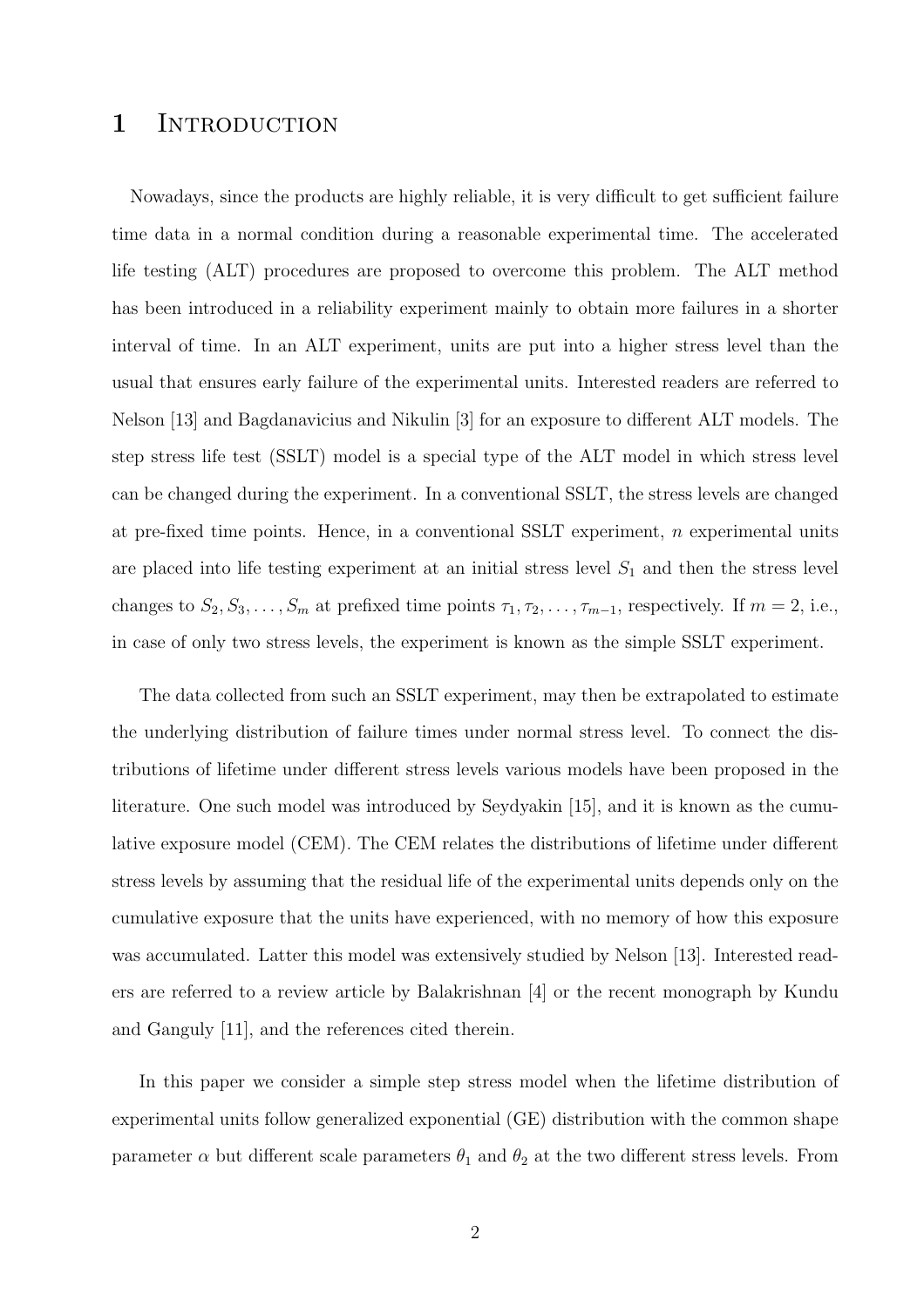now on it is assumed that a GE distribution with the shape parameter  $\alpha > 0$  and scale parameter  $\lambda > 0$ , has the following probability density function (PDF)

$$
f(t; \alpha, \lambda) = \alpha \lambda (1 - e^{-\lambda t})^{\alpha - 1} e^{-\lambda t}; \quad t \ge 0,
$$
\n<sup>(1)</sup>

zero otherwise, and it will be denoted by  $GE(\alpha, \lambda)$ . The GE distribution was first considered by Gupta and Kundu [9] as an alternative to the well known gamma or Weibull distributions. It is also an extension of the exponential distribution, and it also can have increasing or decreasing hazard functions similar to the gamma and Weibull distributions. The GE distribution has a decreasing density function if the shape parameter is less than one and the density function becomes unimodal if the shape parameter is greater than one. This distribution has a very good interpretation in case of integer shape parameter. If the shape parameter is an integer, this distribution represents the lifetime of a parallel system where each component follows independent exponential distribution. It is observed, see for example Gupta and Kundu [10], that there are many cases where GE provides a better fit than the gamma or Weibull distribution. Interested readers are referred to the article by Nadarajah [12] for a survey on the GE distribution and the recent monograph by Al-Hussaini and Ahsanullah [2] for the development of the different exponentiated distributions. It may be mentioned that Abdel-Hamid and AL-Hussaini [1] considered the inference of the parameters of a GE distribution for simple SSLT model for Type-I censored data.

In a step stress model the basic assumption is that the expected lifetime of units under higher stress level is shorter than under the lower stress level. Therefore, this information can be incorporated by considering the order restriction on the scale parameters as  $\theta_1 < \theta_2$ . It seems although for a step-stress model, the order restricted inference is a natural choice, not much work has been done along this line mainly due to analytical difficulty. The order restricted inference for an exponential step stress model was first considered by Balakrishnan et al. [5] in case of Type-I and Type-II censored data. It is observed that for exponential model, although the maximum likelihood estimators (MLEs) of the unknown parameters can be obtained in explicit forms, the associated exact confidence intervals cannot be obtained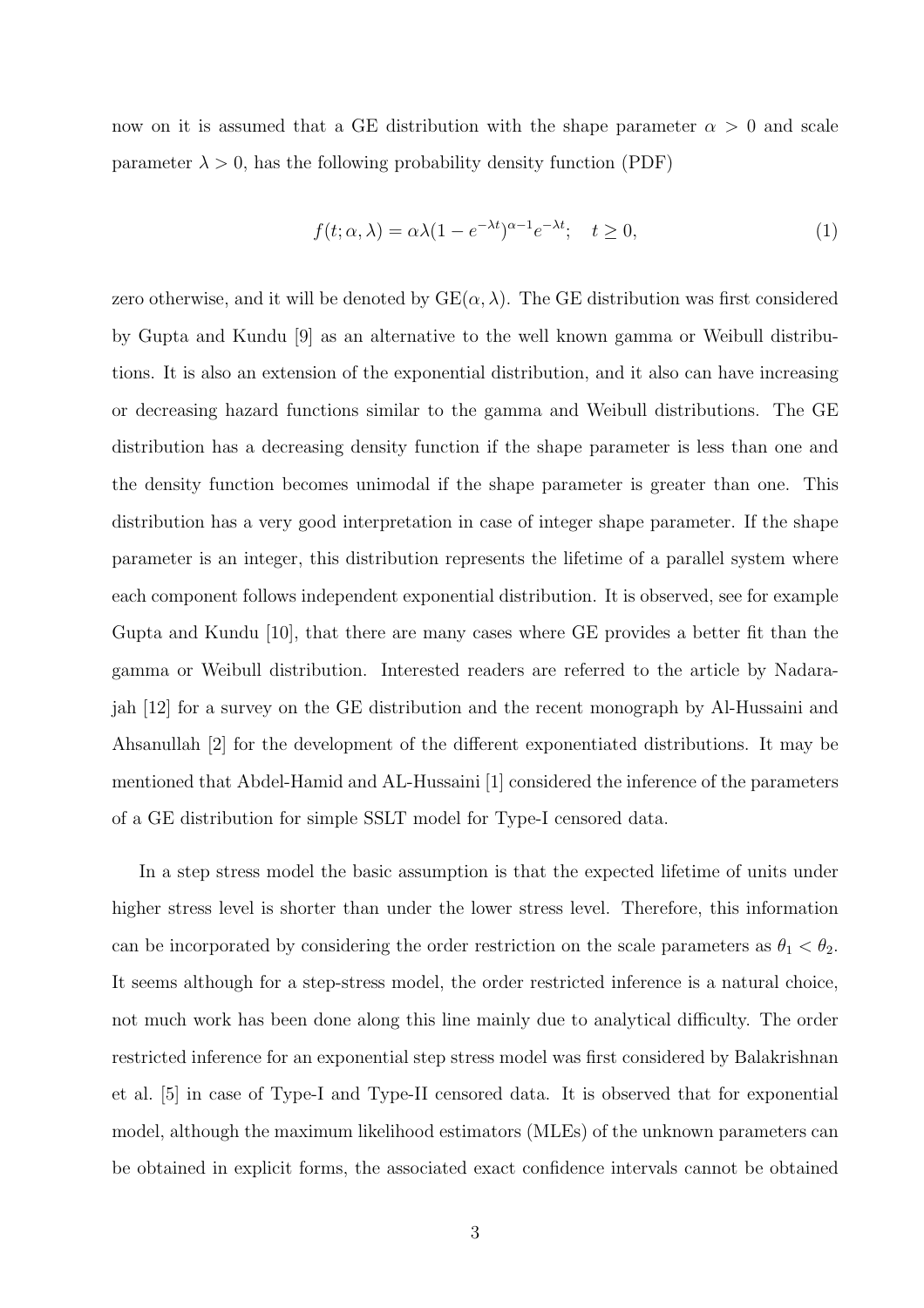in explicit form. Bayesian inference seems to be a reasonable choice in this case. Samanta et al. [14] developed the order restricted Bayesian inference for exponential simple step stress model. They obtained the Bayes estimates and the associated credible intervals of the unknown parameters under the squared error loss function based on importance sampling technique. The results have been developed for different censoring schemes also.

The main aim of this paper is to provide the Bayesian inference on order restricted parameters of a GE distribution for a simple SSLT model. It is assumed that at the two different stress levels the lifetime distributions of the items follow  $GE(\alpha, \theta_1)$  and  $GE(\alpha, \theta_2)$ , respectively with  $\theta_1 < \theta_2$ . Moreover, it is assumed that it satisfies the CEM assumptions. We consider the Bayesian inference on the unknown parameters under a fairly flexible prior assumptions (the details of the priors will be provided in the next section). First we consider the complete sample, and provide the Bayes estimates and the associated credible intervals based on importance sampling technique. The necessary theoretical results for the convergence of the corresponding importance sampling procedure are also provided. The results are extended for different other censoring schemes, namely for Type I censoring, Type II censoring, Type I hybrid censoring scheme (HCS), introduced by Epstein [8], and for Type II hybrid censoring scheme, introduce by Childs et al. [6], also. Extensive Monte Carlo simulations are performed for complete and censored samples to see the performance of the proposed method, and they are quite satisfactory. Two simulated and one real data sets have been analyzed for illustrative purposes.

Finally we consider the 'optimal' simple SSLT model under the same assumptions. Similar to the idea proposed by Zhang and Meeker [16], we propose to choose the 'optimal' value of  $\tau_1$ , so that the sum of the posterior coefficient of variations of  $\alpha$ ,  $\theta_1$  and  $\theta_2$  is minimum. Since the posterior coefficient of variations of the unknown parameters cannot be obtained in explicit forms, we use Lindley's approximation for the posterior coefficient of variations, and provide a methodology to choose the 'optimum'  $\tau_1$ . A small table with the 'optimal' values of  $\tau_1$  is provided for different sample sizes and for different parameter values.

The rest of the paper is organized as follows. In Section 2, we provide the model and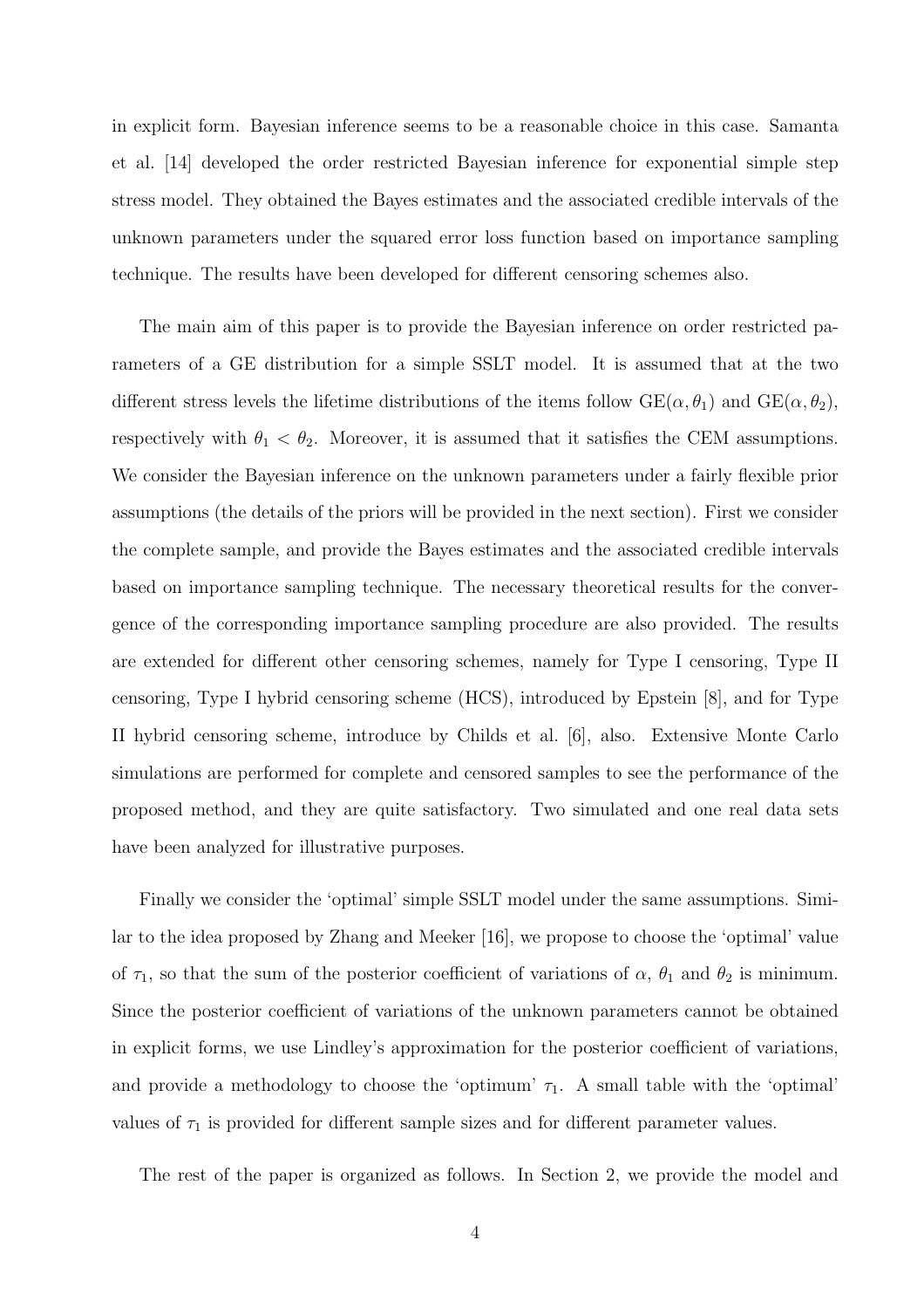the necessary prior assumptions. The Bayesian inference of the unknown parameters for complete sample is provided in Section 3, and for different censoring schemes the results are provided in Section 4. Simulation and data analysis results are reported in Section 5. In Section 6 we consider the optimality of the simple SSLT model, and finally we conclude the paper in Section 7.

## 2 Model Assumption and Prior Information

Consider the simple step-stress model with two stress levels  $S_1$  and  $S_2$ . Suppose n items are put into an experiment under the stress level  $S_1$  and the stress level is changed to  $S_2$ at a pre-fixed time  $\tau_1$ . The failure times, denoted by  $t_{1:n} < t_{2:n} < t_{3:n} < \ldots < t_{n:n}$ , of the unit placed on the test are recorded chronologically. It is assumed that the lifetimes have a generalized exponential (GE) distribution under both the stress levels, with the common shape parameter  $\alpha$  and different scale parameters, say  $\theta_1$  and  $\theta_2$  under stress level  $S_1$  and  $S_2$ , respectively. It is further assumed that the lifetime satisfies CEM assumptions. Hence, the cumulative distribution function (CDF) of the lifetime is given by

$$
F(t) = \begin{cases} (1 - e^{-\theta_1 t})^{\alpha} & \text{if } 0 < t \le \tau_1 \\ (1 - e^{-\theta_2 (t + \frac{\theta_1}{\theta_2} \tau_1 - \tau_1)})^{\alpha} & \text{if } \tau_1 < t < \infty, \end{cases}
$$
 (2)

and corresponding PDF is given by

$$
f(t) = \begin{cases} \alpha \theta_1 (1 - e^{-\theta_1 t})^{\alpha - 1} e^{-\theta_1 t} & \text{if } 0 < t \le \tau_1 \\ \alpha \theta_2 (1 - e^{-\theta_2 (t + \frac{\theta_1}{\theta_2} \tau_1 - \tau_1)})^{\alpha - 1} e^{-\theta_2 (t + \frac{\theta_1}{\theta_2} \tau_1 - \tau_1)} & \text{if } \tau_1 < t < \infty. \end{cases}
$$
(3)

The purpose of an ALT procedure is to increase the stress level which ensures the early failure of the experimental units. Hence, it is reasonable to assume that the mean lifetime at the stress level  $S_1$  is larger than that at the stress level  $S_2$ , i.e.,

$$
\frac{1}{\theta_2}[\psi(\alpha+1) - \psi(1)] < \frac{1}{\theta_1}[\psi(\alpha+1) - \psi(1)],\tag{4}
$$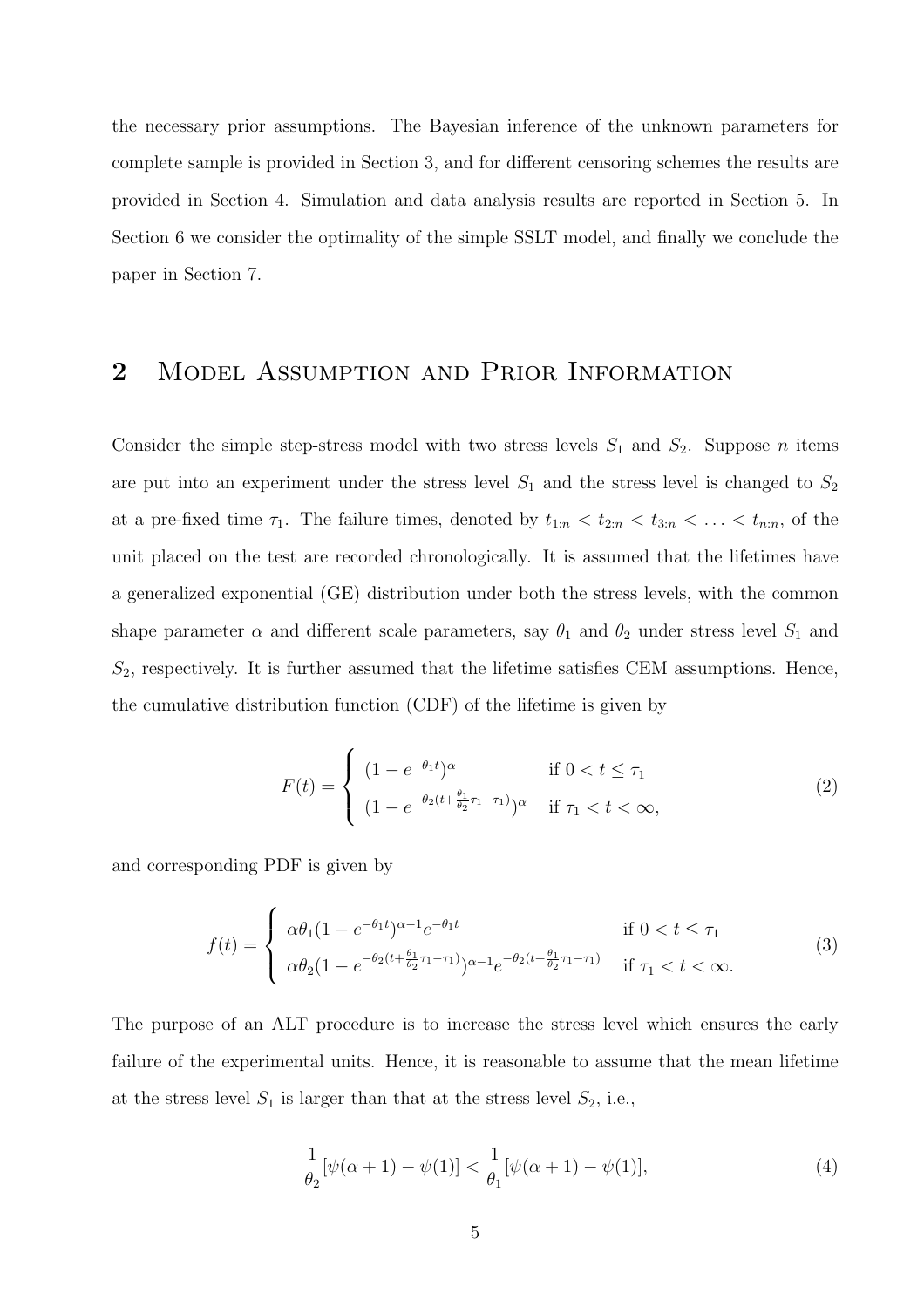where  $\psi(\cdot)$  is the digamma function. From (4), it follows that  $\theta_1 < \theta_2$ . We use this information in our prior assumption as follows. Let us assume  $\theta_1 = \beta \theta_2$ , where  $0 < \beta < 1$ . Suppose the prior belief of the experimenter is measured by the function  $\pi(\alpha, \theta_2, \beta)$ , which is given by

$$
\pi(\alpha,\theta_2,\beta)=\pi_1(\alpha)\pi_2(\theta_2)\pi_3(\beta).
$$

It is assumed that  $\alpha \sim Gamma(a_0, b_0), \theta_2 \sim Gamma(a_1, b_1), \beta \sim Beta(a_2, b_2)$  and they are independently distributed. The joint prior distribution of  $(\alpha, \theta_2, \beta)$ , is given by

$$
\pi(\alpha, \theta_2, \beta) \propto \beta^{a_2 - 1} (1 - \beta)^{b_2 - 1} e^{-a_0 \alpha} \alpha^{b_0 - 1} e^{-a_1 \theta_2} \theta_2^{b_1 - 1}.
$$
\n(5)

## 3 Posterior Analysis and Bayesian Inference

Based on the joint prior distribution (5), and under the CEM assumptions, the joint posterior distribution of  $\alpha$ ,  $\theta_2$  and  $\beta$  is given by

$$
l(\beta, \theta_2, \alpha | Data) \propto \beta^{n_1 + a_2 - 1} (1 - \beta)^{b_2 - 1} \theta_2^{n_1 + b_1 - 1} e^{-A_1(\beta)\theta_2} \alpha^{n + b_0 - 1} e^{-A_2(\beta, \theta_2)\alpha}
$$

$$
\times \prod_{i=1}^{n_1} (1 - e^{-\beta \theta_2 t_{i:n}})^{-1} \prod_{i=n_1+1}^{n_1} (1 - e^{-\theta_2 (t_i - \tau_1 + \tau_1 \beta)})^{-1}, \tag{6}
$$

where  $n_1$  denotes the number of failures till  $\tau_1$ , and

$$
A_1(\beta) = a_1 + \beta \sum_{i=1}^{n_1} t_{i:n} + \sum_{i=n_1+1}^{n_1} (t_{i:n} - \tau_1 + \tau_1 \beta),
$$
  
\n
$$
A_2(\beta, \theta_2) = a_0 - \sum_{i=1}^{n_1} \log(1 - e^{-\beta \theta_2 t_{i:n}}) - \sum_{i=n_1+1}^{n_1} \log(1 - e^{-\theta_2 (t_{i:n} - \tau_1 + \tau_1 \beta)}).
$$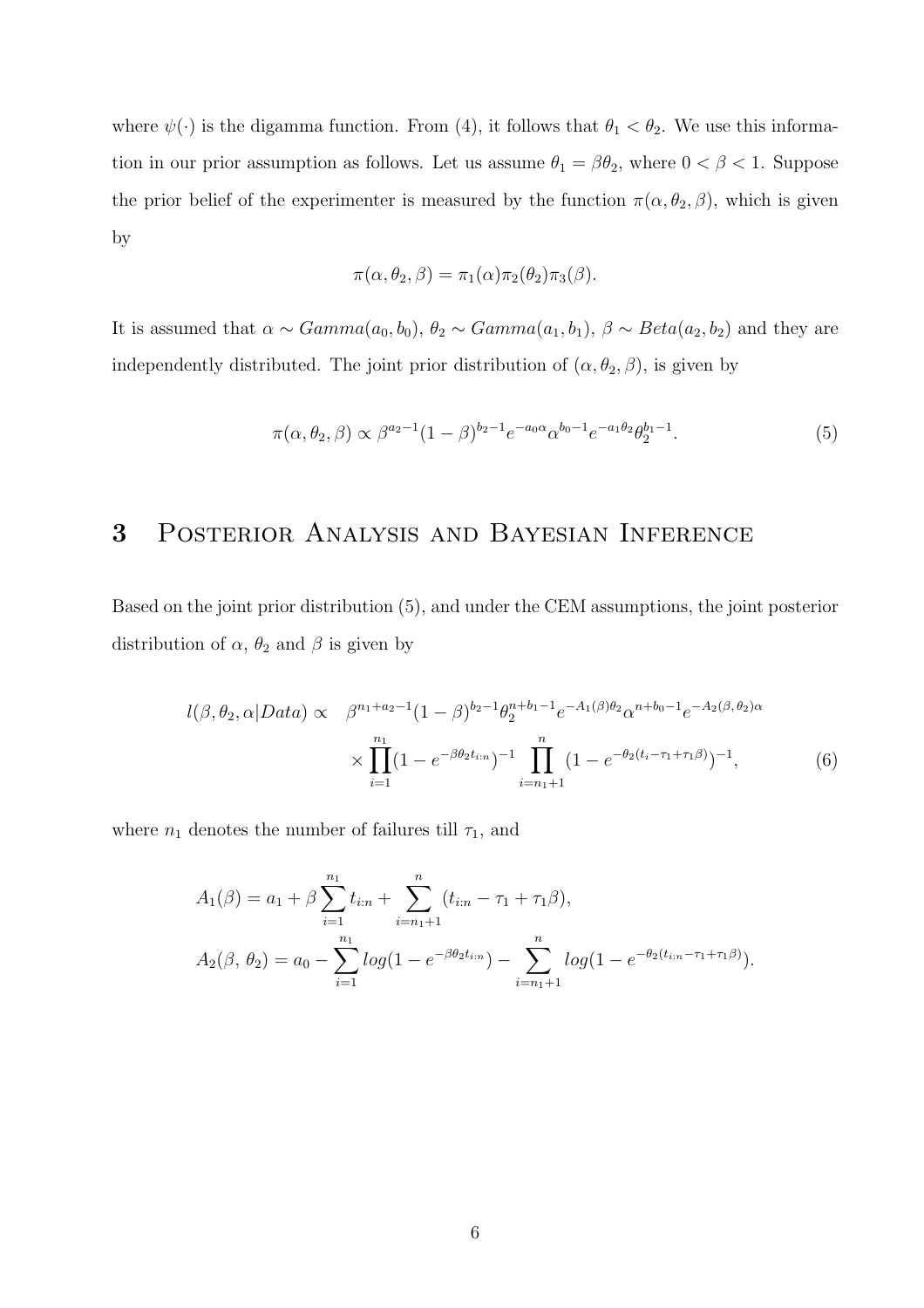Therefore, the Bayes estimate of some parametric function of  $(\beta, \theta_2, \alpha)$ , say  $g(\beta, \theta_2, \alpha)$ , under the squared error loss function is

$$
\hat{g}_{B}(\beta,\theta_{2},\alpha) = E_{\beta,\theta_{2},\alpha|Data} (g(\beta,\theta_{2},\alpha))
$$

$$
= \frac{\int_{0}^{1} \int_{0}^{\infty} \int_{0}^{\infty} g(\beta,\theta_{2},\alpha) l(\beta,\theta_{2},\alpha|Data) d\alpha d\theta_{2} d\beta}{\int_{0}^{1} \int_{0}^{\infty} \int_{0}^{\infty} l(\beta,\theta_{2},\alpha|Data) d\alpha d\theta_{2} d\beta},
$$
\n(7)

provided the expectation exists. In general (7) cannot be obtained in explicit form. One can use approximation procedure like Lindley's approximation or Tierney and Kadane's Method. However, the associated credible interval cannot be constructed using these techniques. Hence, we propose to use importance sampling technique to compute the Bayes estimates and the associated credible intervals of the unknown parameters. Note that posterior density of  $(\beta, \theta_2, \alpha)$  can be written as

$$
l(\beta, \theta_2, \alpha \mid Data) \propto h(\beta, \theta_2, \alpha)l_1(\beta)l_2(\theta_2 \mid \beta)l_3(\alpha \mid \theta_2, \beta), \tag{8}
$$

where

$$
h(\beta, \theta_2, \alpha) = \beta^{n_1 + a_2 - 1} (1 - \beta)^{b_2 - 1} [A_1(\beta)]^{-(n + b_1)} [A_2(\beta, \theta_2)]^{-(n + b_0)}
$$
  

$$
\Pi_{i=1}^{n_1} (1 - e^{-\beta \theta_2 t_i})^{-1} \Pi_{i=n_1+1}^n (1 - e^{-\theta_2 (t_i - \tau_1 + \tau_1 \beta)})^{-1},
$$
  

$$
l_1(\beta) = 1 \text{ for } 0 < \beta < 1,
$$
  

$$
l_2(\theta_2|\beta) = \frac{[A_1(\beta)]^{n + b_1}}{\Gamma(n + b_1)} \theta_2^{n + b_1 - 1} e^{-A_1(\beta) \theta_2} \text{ for } \theta_2 > 0,
$$
  

$$
l_3(\alpha|\theta_2, \beta) = \frac{[A_2(\beta, \theta_2)]^{n + b_0}}{\Gamma(n + b_0)} \alpha^{n + b_0 - 1} e^{-A_2(\beta, \theta_2) \alpha} \text{ for } \alpha > 0.
$$

Using equation (8), following algorithm can be executed to compute the Bayes estimate and the associated credible interval of some parametric function  $g(\beta, \theta_2, \alpha)$  of  $\beta, \theta_2$  and  $\alpha$ , as given in (7).

#### Algorithm 1

Step 1. Generate  $\beta_1$  from Uniform $(0, 1)$ ,  $\theta_{21}$  from Gamma $(n + b_1, A_1(\beta_1))$ , and  $\alpha_1$  from Gamma $(n + b_0, A_2(\beta_1, \theta_{21}))$  distribution.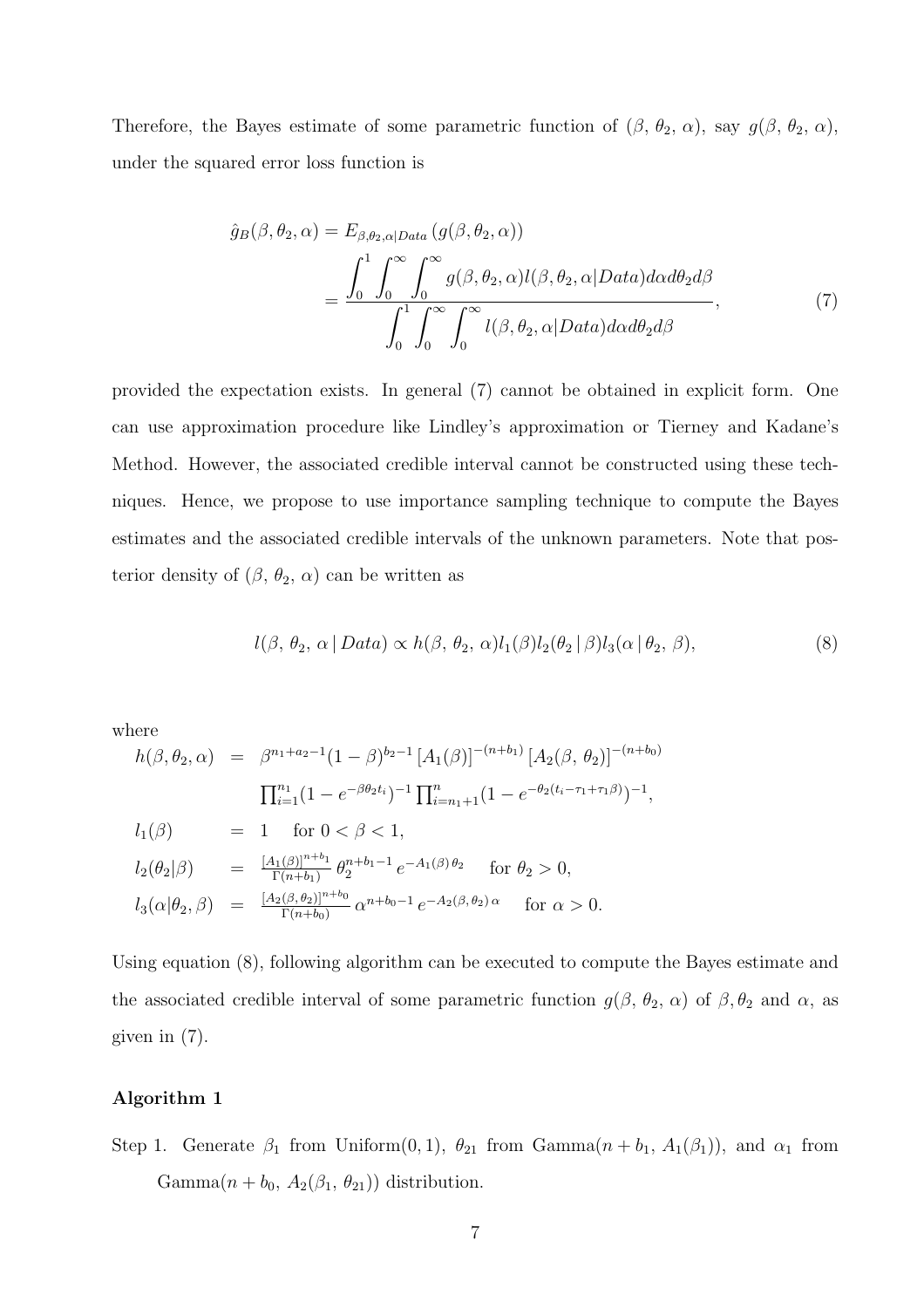- Step 2. Repeat Step 1, N times to obtain  $(\beta_1, \theta_{21}, \alpha_1), \ldots, (\beta_N, \theta_{2N}, \alpha_N)$ , where  $\beta_i$ ,  $\theta_{2i}$  and  $\alpha_i$  is the generation of  $\beta$ ,  $\theta_2$  and  $\alpha$  at *i*-th  $(i = 1, ..., N)$  replication respectively.
- Step 3. Calculate  $g_i = g(\beta_i, \theta_{2i}, \alpha_i)$  and  $w_i =$  $h(\beta_i, \theta_{2i}, \alpha_i)$  $\sum_{j=1}^N h(\beta_j, \theta_{2j}, \alpha_j)$ for  $i = 1, \ldots, N$ .
- Step 4. The approximate value of (7) can be obtained as  $\sum_{i=1}^{N} w_i g_i$ .
- Step 5. Rearrange  $(g_1, w_1), (g_2, w_2), \ldots, (g_N, w_N)$  as  $(g_{(1)}, w_{(1)}), (g_{(2)}, w_{(2)}), \ldots, (g_{(N)}, w_{(N)})$ where  $g_{(1)} \leq g_{(2)} \leq \ldots \leq g_{(N)}$ . Note that  $w_{(i)}$ 's are not ordered, they are just associated with  $g_{(i)}$ 's.
- Step 6. A 100 $(1 \gamma)$ % credible interval for  $g(\beta, \theta_2, \alpha)$  can be obtain as  $(g_{j_1}, g_{j_2})$ , where  $j_1$ and  $j_2$  satisfy

$$
j_1, j_2 \in \{1, 2, ..., N\}, \quad j_1 < j_2, \quad \sum_{i=j_1}^{j_2} w_{(i)} \leq 1 - \gamma < \sum_{i=j_1}^{j_2+1} w_{(i)}.
$$
 (9)

The 100(1 –  $\gamma$ )% HPD credible interval (CRI) of  $g(\beta, \theta_2, \alpha)$  becomes  $(g_{(j_1^*)}, g_{(j_2^*)})$ , where  $1 \leq j_1^* < j_2^* \leq N$  satisfy

$$
\sum_{i=j_1^*}^{j_2^*} w_{(i)} \le 1 - \gamma < \sum_{i=j_1^*}^{j_2^*+1} w_{(i)}, \quad \text{and} \quad g_{(j_2^*)} - g_{(j_1^*)} \le g_{(j_2)} - g_{(j_1)},
$$

for all  $j_1$  and  $j_2$  satisfying (9).

# 4 Different Censoring Schemes and Posterior Analysis

Due to the experimental time and budget restrictions, the experimenter often terminates the experiment before the last unit fails. This is known as censoring in the statistical terminology. In this section we discuss different censoring schemes and associated posterior analysis based on the same prior and model assumptions. Consider the following general notations for different censoring schemes.  $n_1^* =$  number of failure before  $\tau_1$ ;  $n_2^* =$  number of failure between  $\tau_1$  and  $\tau^*$ ;  $\tau^*$  = termination time of the experiment;  $n^*$  = total number of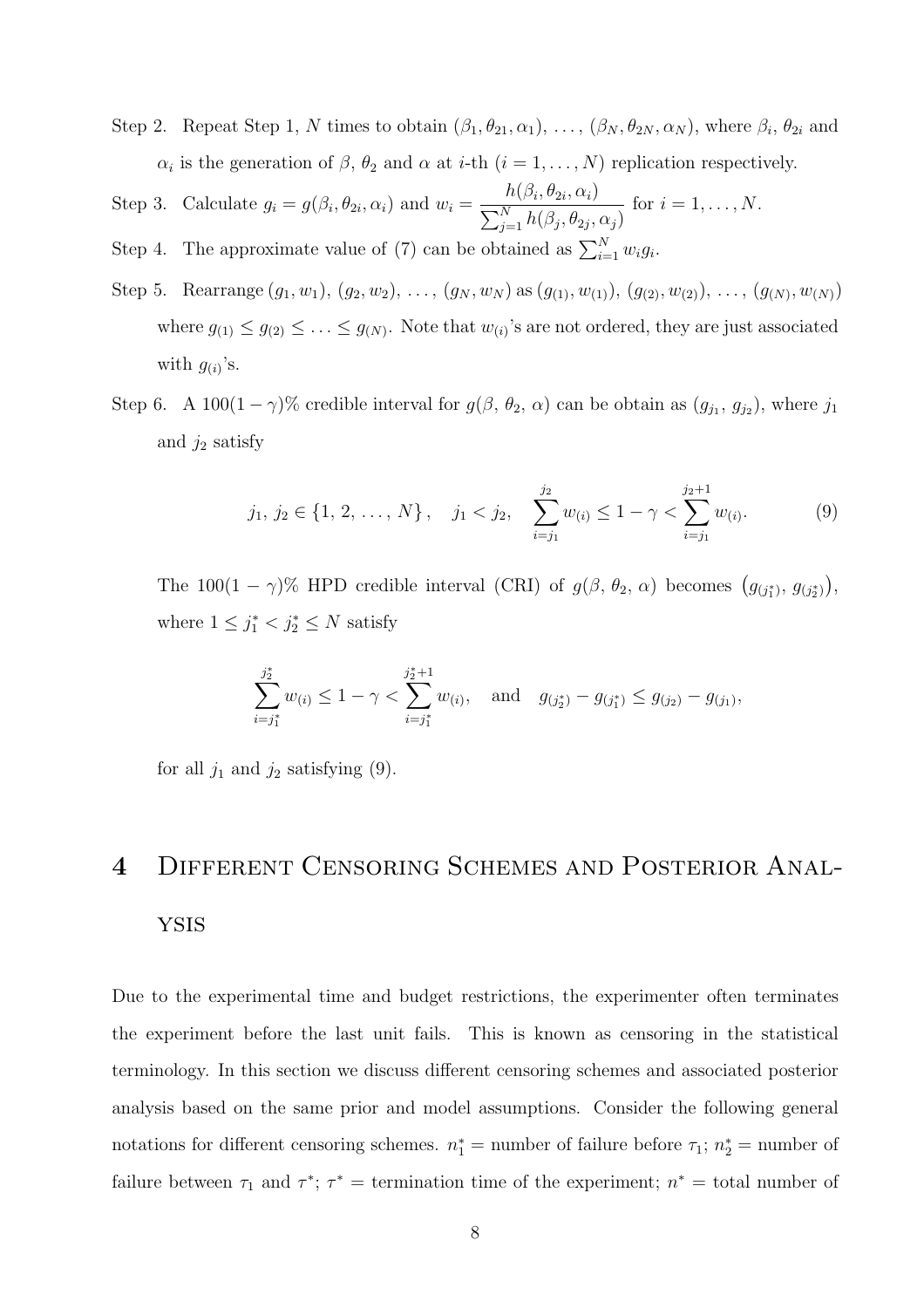failure before  $\tau^*$ .

#### 4.1 Type-I Censoring

In Type-I censoring scheme we stop the experiment at a prefix time, say  $\tau_2$  and the number of observations failed under stress level  $S_1$  and  $S_2$  are  $n_1$  and  $n_2$  respectively. In this case observed data are one of the forms

- (a)  $\{\tau_1 < t_{1:n} < ... < t_{n_2:n} < \tau_2\},\$
- (b)  $\{t_{1:n} < t_{2:n} < \ldots < t_{n_1:n} < \tau_1 < t_{n_1+1:n} < \ldots < t_{n_1+n_2:n} < \tau_2\},\$
- (c)  $\{t_{1:n} < t_{2:n} < \ldots < t_{n_1:n} < \tau_1 < \tau_2\}.$

Under Type-I censoring scheme posterior distribution can be written as

$$
l(\beta, \theta_2, \alpha \mid Data) \propto h_1(\beta, \theta_2, \alpha)l_1(\beta)l_2(\theta_2 \mid \beta)l_3(\alpha \mid \theta_2, \beta), \tag{10}
$$

where

$$
h_1(\beta, \theta_2, \alpha) = \beta^{n_1^* + a_2 - 1} (1 - \beta)^{b_2 - 1} [A_1(\beta)]^{-(n^* + b_1)} [A_2(\beta, \theta_2)]^{-(n^* + b_0)} [A_3(\beta, \theta_2, \alpha)]^{(n - n^*)}
$$
  

$$
\Pi_{i=1}^{n_1^*} (1 - e^{-\beta \theta_2 t_i})^{-1} \Pi_{i=n_1^*+1}^{n^*} (1 - e^{-\theta_2 (t_i - \tau_1 + \tau_1 \beta)})^{-1},
$$
  

$$
l_1(\beta) = 1 \text{ for } 0 < \beta < 1,
$$
  

$$
l_2(\theta_2|\beta) = \frac{[A_1(\beta)]^{n^* + b_1}}{\Gamma(n^* + b_1)} \theta_2^{n^* + b_1 - 1} e^{-A_1(\beta) \theta_2} \text{ for } \theta_2 > 0,
$$
  

$$
l_3(\alpha|\theta_2, \beta) = \frac{[A_2(\beta, \theta_2)]^{n^* + b_0}}{\Gamma(n^* + b_0)} \alpha^{n^* + b_0 - 1} e^{-A_2(\beta, \theta_2) \alpha} \text{ for } \alpha > 0,
$$

$$
A_1(\beta) = a_1 + \beta \sum_{i=1}^{n_1^*} t_{i:n} + \sum_{i=n_1^*+1}^{n^*} (t_{i:n} - \tau_1 + \tau_1 \beta),
$$

$$
A_2(\beta, \theta_2) = a_0 - \sum_{i=1}^{n_1^*} log(1 - e^{-\beta \theta_2 t_{i:n}}) - \sum_{i=n_1^*+1}^{n^*} log(1 - e^{-\theta_2 (t_{i:n} - \tau_1 + \tau_1 \beta)}),
$$
  
\n
$$
A_3(\beta, \theta_2, \alpha) = 1 - \{1 - e^{-\theta_2 (\tau^* - \tau_1 + \tau_1 \beta)}\}^{\alpha}.
$$

Here  $\tau^* = \tau_2$  and in case (a)  $n_1^* = 0$ ,  $n_2^* = n_2$ , in case (b)  $n_1^* = n_1$ ,  $n_2^* = n_2$ , and in case (c)  $n_1^* = n, n_2^* = 0.$ 

The Bayes estimate and the associated HPD credible interval of any parametric function of  $(\beta, \theta_2, \alpha)$  can be obtain using the same algorithm as discussed in case of complete data.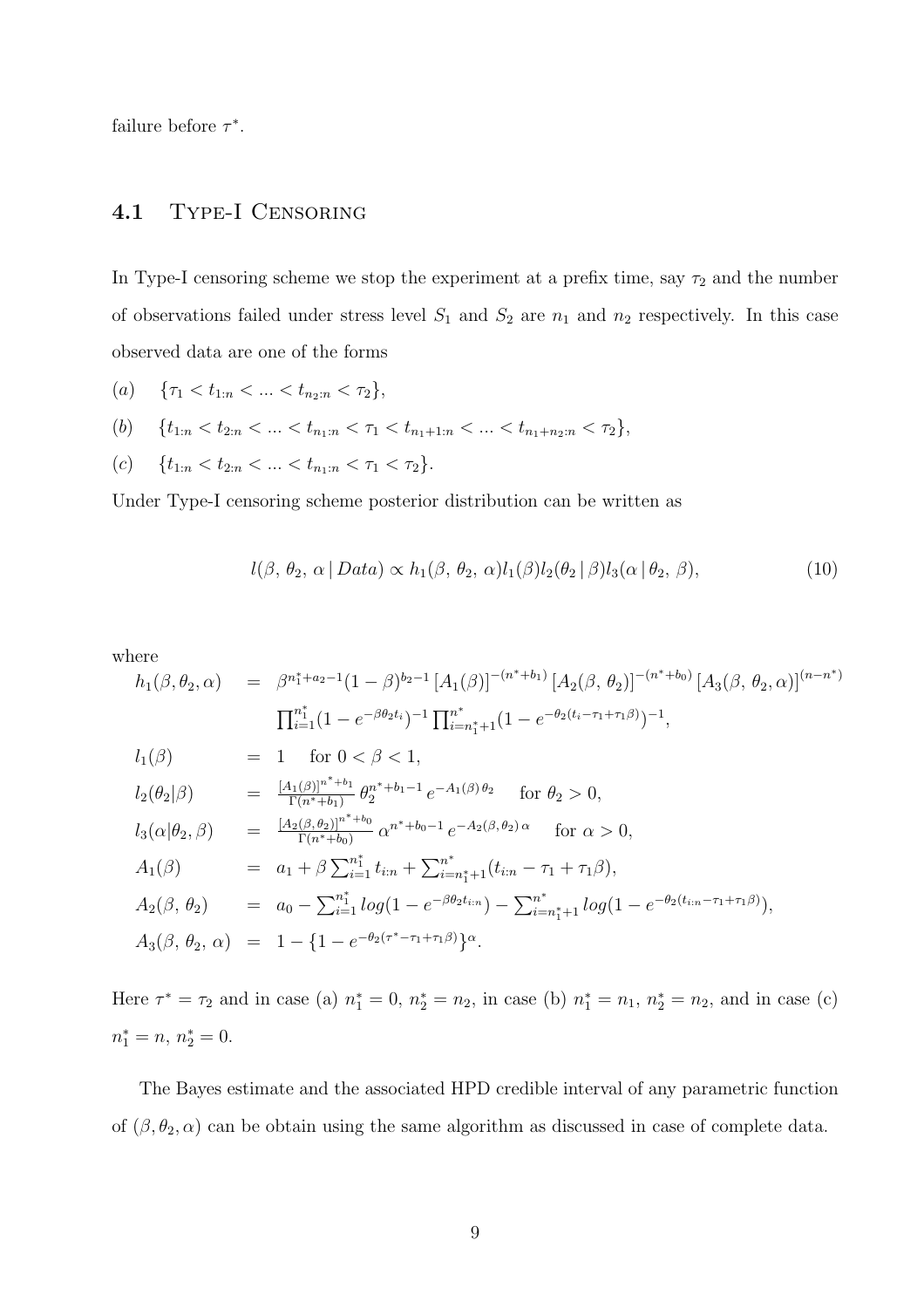#### 4.2 Type-II Censoring

In this censoring scheme the life testing experiment is terminated when the rth (prefixed number) failure occurs, i.e, the total number of failure is fixed but the termination time of the experiment is random. Available data under this censoring scheme is one of the forms.

(a) 
$$
\{\tau_1 < t_{1:n} < \ldots < t_{r:n}\},\
$$

(b) 
$$
\{t_{1:n} < t_{2:n} < \ldots < t_{n_1:n} < \tau_1 < t_{n_1+1:n} < \ldots < t_{r:n}\}, n_1 < r,
$$

$$
(c) \quad \{t_{1:n} < t_{2:n} < \ldots < t_{r:n} < \tau_1 < \tau_2\}.
$$

Based on Type-II censored data, the posterior analysis is same as that of Type-I censoring scheme with  $\tau^* = t_{r:n}$ ,  $n^* = r$  and in case (a)  $n_1^* = 0$ ,  $n_2^* = r$ ; in case (b)  $n_1^* = n_1$ ,  $n_2^* = r - n_1$ ; in case (c)  $n_1^* = r$ ,  $n_2^* = 0$ . All other expressions and the following analysis are same as the Type-I censoring scheme.

#### 4.3 Type-I Hybrid Censoring

The termination time in Type-I HCS is  $\tau^* = min\{t_{r:n}, \tau_2\}$ . Let  $n_1$  and  $n_2$  be the number of failures under stress level  $S_1$  and  $S_2$ , respectively. Available data under this censoring scheme is one of the forms

(a)  $\{\tau_1 < t_{1:n} < \ldots < t_{r:n}\}\)$  if  $t_{r:n} \leq \tau_2$ ,

(b) 
$$
\{t_{1:n} < t_{2:n} < \ldots < t_{n_1:n} < \tau_1 < t_{n_1+1:n} < \ldots < t_{r:n}\}
$$
 if  $t_{r:n} < \tau_2, n_1 < r$ ,

(c) 
$$
\{t_{1:n} < t_{2:n} < \ldots < t_{r:n} < \tau_1 < \tau_2\} \text{ if } t_{r:n} < \tau_1,
$$

(d) 
$$
\{\tau_1 < t_{1:n} < \ldots < t_{n_2:n} < \tau_2\}
$$
 if  $t_{r:n} > \tau_2$ ,

(e) 
$$
\{t_{1:n} < \ldots < t_{n_1:n} < \tau_1 < t_{n_1+1:n} < \ldots < t_{n_1+n_2:n} < \tau_2\}
$$
 if  $t_{r:n} > \tau_2, n_1 < r$ ,

(f) 
$$
\{t_{1:n} < \ldots < t_{n_1:n} < \tau_1 < \tau_2\} \text{ if } t_{r:n} > \tau_2.
$$

Based on Type-I Hybrid censored data, the posterior analysis is same as that of Type-I censoring scheme with, for case (a)  $n_1^* = 0, n_2^* = r$ , for case (b)  $n_1^* = n_1, n_2^* = r - n_1$ , for case (c)  $n_1^* = r, n_2^* = 0$ , for case (d)  $n_1^* = 0, n_2^* = n_2$ , for case (e)  $n_1^* = n_1, n_2^* = n_2$ , and for case (f)  $n_1^* = n_1, n_2^* = 0$ . All other expressions and the following analysis are same as the Type-I censoring scheme.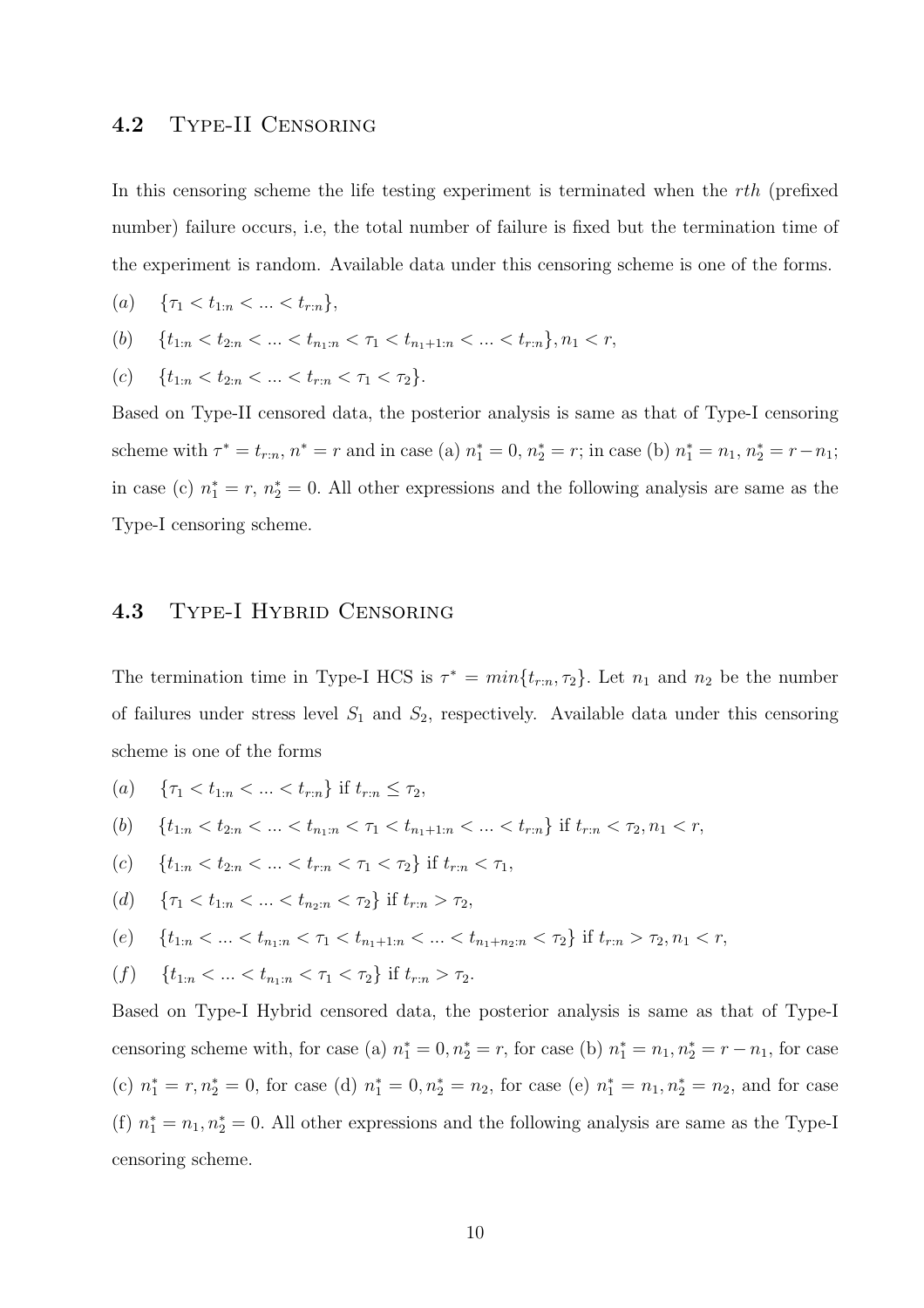#### 4.4 Type-II Hybrid Censoring

In Type-II HCS the experiment is terminated at  $\tau^* = max\{t_{r:n}, \tau_2\}$ . In this case the experimental time and the number of failures both are random but it ensures at least  $r$  failures from the experiment. Let  $n_1$  and  $n_2$  be the number of failures under stress level  $S_1$  and  $S_2$ , respectively. Available data under this censoring scheme is one of the forms

(a)  $\{\tau_1 < t_{1:n} < ... < t_{r:n}\}\)$  if  $t_{r:n} \geq \tau_2$ ,

(b) 
$$
\{t_{1:n} < t_{2:n} < \ldots < t_{n_1:n} < \tau_1 < t_{n_1+1:n} < \ldots < t_{r:n}\} \text{ if } t_{r:n} \geq \tau_2, n_1 < r,
$$

(c)  $\{\tau_1 < t_{1:n} < ... < t_{n_2:n} < \tau_2\}$  if  $t_{r:n} < \tau_2$ ,

(d) 
$$
\{t_{1:n} < \ldots < t_{n_1:n} < \tau_1 < t_{n_1+1:n} < \ldots < t_{n_1+n_2:n} < \tau_2\} \text{ if } t_{r:n} < \tau_2, n_1 < r,
$$

(e) 
$$
\{t_{1:n} < \ldots < t_{n_1:n} < \tau_1 < \tau_2\} \text{ if } t_{r:n} < \tau_2.
$$

Based on the Type-II Hybrid censored data, the posterior analysis is same as that of the Type-I censoring scheme with, for case (a)  $n_1^* = 0, n_2^* = r$ , for case (b)  $n_1^* = n_1, n_2^* = r - n_1$ , for case (c)  $n_1^* = 0, n_2^* = n_2$ , for case (d)  $n_1^* = n_1, n_2^* = n_2$ , for case (e)  $n_1^* = n_1, n_2^* = 0$ . All other expressions and the following analysis are same as the Type-II censoring scheme.

## 5 Simulation and Data Analysis

#### 5.1 Simulation

In this section first we perform some simulation experiments on complete data to evaluate the performances of proposed method. In this simulation study we consider almost noninformative priors on  $\alpha$ ,  $\beta$  and  $\theta_2$ , i.e.,  $a_0 = 0.0001$ ,  $b_0 = 0.0001$ ,  $a_1 = 0.0001$ ,  $b_1 = 0.0001$ ,  $a_2 = 1$  and  $b_2 = 1$  as suggested by Congdon [7]. Results are obtained on 5000 replications with  $N = 15000$ . The Bayes estimates and the associated mean square errors (MSEs) for different parameter values are obtained and they are presented in Tables 1, 2 and 3. As expected, the MSEs of Bayes estimates decrease as  $n$  increases. Also we provide the 95% symmetric and HPD CRI of the different parameters in Tables 4, 5 and 6. It has been observed that most of the cases average estimates (AE) are overestimated for all the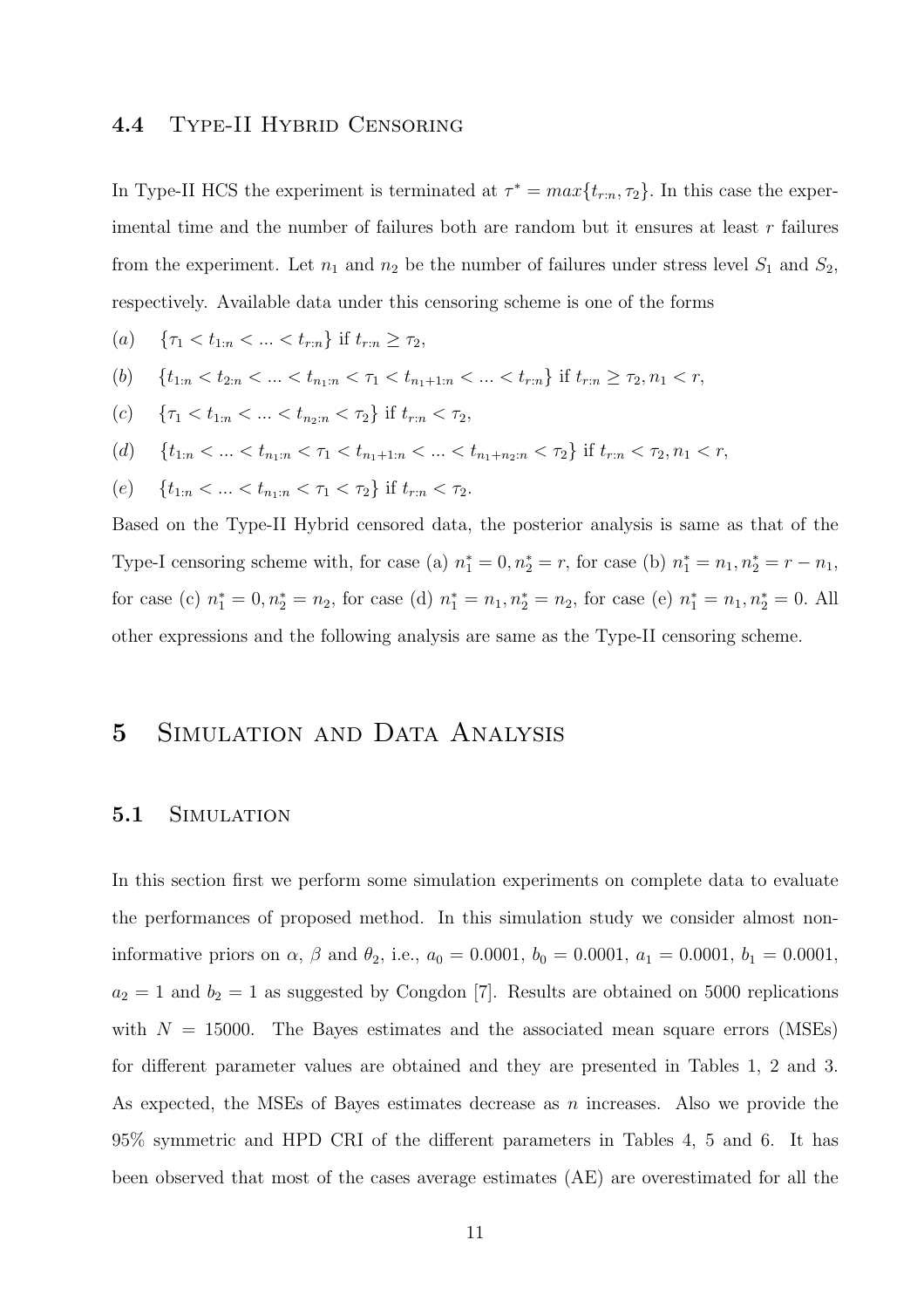parameters. Hence, we also consider the left sided CRIs in simulation study.

|                  |        |        | $\alpha$ |        | $\theta_1$ |        | $\theta_2$ |
|------------------|--------|--------|----------|--------|------------|--------|------------|
| $\boldsymbol{n}$ | $\tau$ | AЕ     | MSE      | AЕ     | MSE        | AЕ     | MSE        |
| 10               | 5      | 0.7598 | 0.2177   | 0.1285 | 0.0061     | 0.2811 | 0.0758     |
|                  | 7      | 0.7669 | 0.2552   | 0.1246 | 0.0051     | 0.3040 | 0.1416     |
|                  | 9      | 0.7639 | 0.2163   | 0.1201 | 0.0041     | 0.3437 | 0.5255     |
| 20               | 5      | 0.6772 | 0.0633   | 0.1180 | 0.0027     | 0.2315 | 0.0102     |
|                  | 7      | 0.6745 | 0.0554   | 0.1157 | 0.0024     | 0.2394 | 0.0155     |
|                  | 9      | 0.6711 | 0.0545   | 0.1144 | 0.0021     | 0.2531 | 0.0272     |
| 30               | 5      | 0.6544 | 0.0331   | 0.1155 | 0.0018     | 0.2218 | 0.0056     |
|                  | 7      | 0.6483 | 0.0316   | 0.1125 | 0.0014     | 0.2207 | 0.0059     |
|                  | 9      | 0.6522 | 0.0294   | 0.1115 | 0.0013     | 0.2306 | 0.0229     |
| 40               | 5      | 0.6491 | 0.0235   | 0.1151 | 0.0015     | 0.2172 | 0.0038     |
|                  | 7      | 0.6427 | 0.0201   | 0.1119 | 0.0012     | 0.2161 | 0.0045     |
|                  | 9      | 0.6421 | 0.0201   | 0.1113 | 0.0010     | 0.2217 | 0.0062     |
| 50               | 5      | 0.6424 | 0.0173   | 0.1137 | 0.0012     | 0.2123 | 0.0026     |
|                  | 7      | 0.6406 | 0.0162   | 0.1127 | 0.0010     | 0.2160 | 0.0034     |
|                  | 9      | 0.6380 | 0.0152   | 0.1114 |            |        |            |
|                  |        |        |          |        | 0.0009     | 0.2184 | 0.0045     |

**Table 1:** AEs and MSEs of  $\alpha$ ,  $\theta_1$ , and  $\theta_2$  based on 5000 simulations with  $\alpha = 0.6$ ,  $\theta_1 = 0.1$ , and  $\theta_2 = 0.2$  for different values of  $n$  and  $\tau$ .

**Table 2:** AEs and MSEs of  $\alpha$ ,  $\theta_1$ , and  $\theta_2$  based on 5000 simulations with  $\alpha = 1.0$ ,  $\theta_1 = 0.1$ , and  $\theta_2 = 0.2$  for different values of  $n$  and  $\tau$ .

|                  |        |        | $\alpha$ |        | $\theta_1$ |        | $\theta_2$ |
|------------------|--------|--------|----------|--------|------------|--------|------------|
| $\boldsymbol{n}$ | $\tau$ | AЕ     | MSE      | AЕ     | MSE        | AЕ     | MSE        |
| 10               | 5      | 1.3876 | 0.9952   | 0.1245 | 0.0048     | 0.2438 | 0.0214     |
|                  | 7      | 1.3850 | 1.0298   | 0.1222 | 0.0042     | 0.2574 | 0.0417     |
|                  | 9      | 1.3498 | 0.8898   | 0.1183 | 0.0036     | 0.2710 | 0.1230     |
|                  |        |        |          |        |            |        |            |
| 20               | 5      | 1.1687 | 0.2340   | 0.1148 | 0.0022     | 0.2152 | 0.0049     |
|                  | 7      | 1.1596 | 0.2240   | 0.1130 | 0.0019     | 0.2204 | 0.0065     |
|                  | 9      | 1.1377 | 0.2006   | 0.1098 | 0.0016     | 0.2250 | 0.0105     |
|                  |        |        |          |        |            |        |            |
| 30               | 5      | 1.1179 | 0.1374   | 0.1125 | 0.0016     | 0.2084 | 0.0029     |
|                  | 7      | 1.1159 | 0.1330   | 0.1099 | 0.0013     | 0.2093 | 0.0031     |
|                  | 9      | 1.1149 | 0.1277   | 0.1090 | 0.0012     | 0.2126 | 0.0042     |
|                  |        |        |          |        |            |        |            |
| 40               | 5      | 1.1024 | 0.0981   | 0.1117 | 0.0014     | 0.2059 | 0.0021     |
|                  | 7      | 1.0934 | 0.0890   | 0.1091 | 0.0010     | 0.2060 | 0.0022     |
|                  | 9      | 1.0778 | 0.0781   | 0.1068 | 0.0008     | 0.2070 | 0.0027     |
|                  |        |        |          |        |            |        |            |
| 50               | 5      | 1.0864 | 0.0746   | 0.1108 | 0.0012     | 0.2043 | 0.0016     |
|                  | 7      | 1.0739 | 0.0653   | 0.1080 | 0.0009     | 0.2050 | 0.0018     |
|                  | 9      | 1.0676 | 0.0633   | 0.1067 | 0.0007     | 0.2052 | 0.0022     |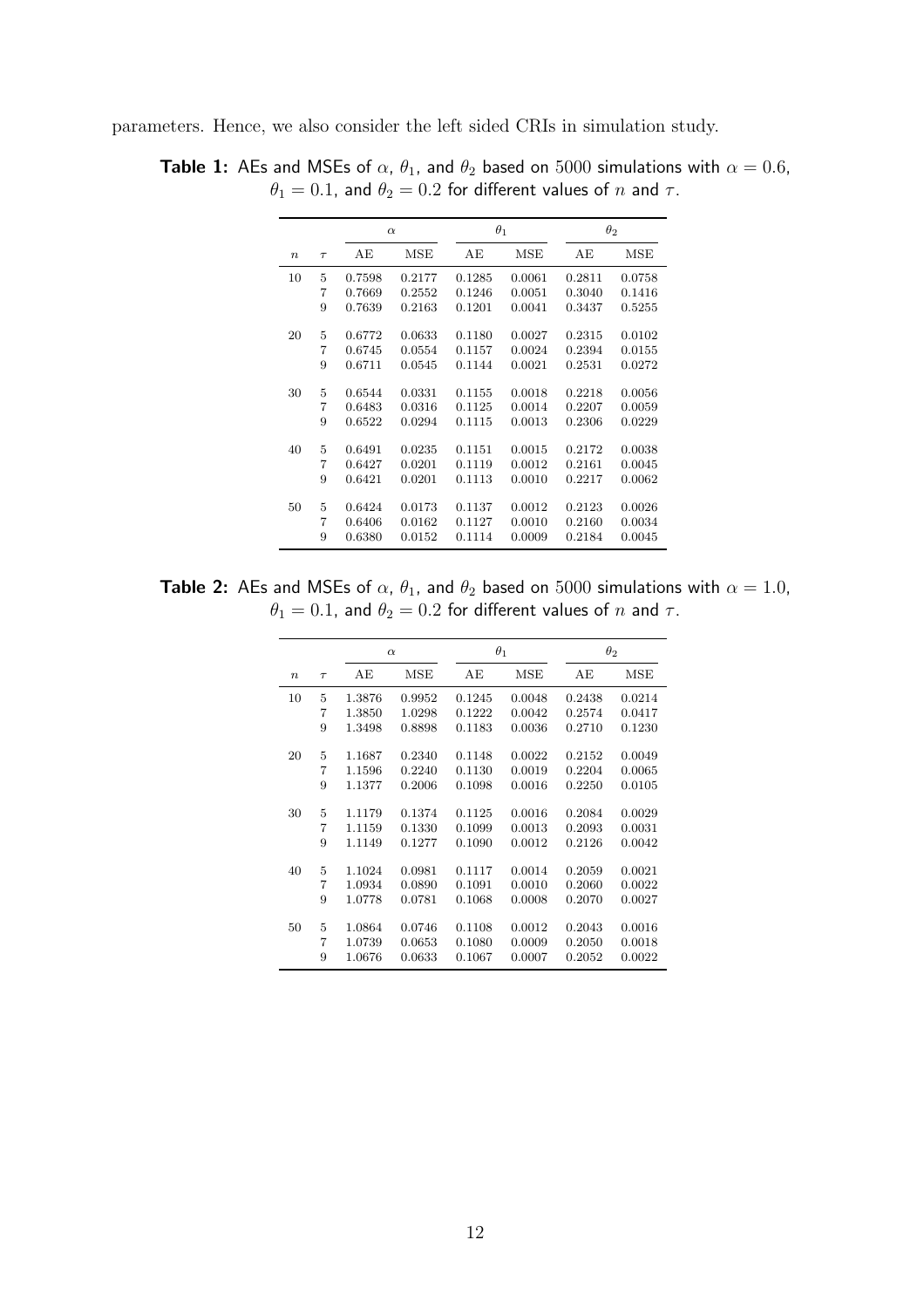|                  |        |                  | $\alpha$ |        | $\theta_1$ |        | $\theta_2$ |
|------------------|--------|------------------|----------|--------|------------|--------|------------|
| $\boldsymbol{n}$ | $\tau$ | AE               | MSE      | AЕ     | MSE        | AЕ     | MSE        |
| 10               | 5      | 2.0073           | 1.6746   | 0.1180 | 0.0030     | 0.2228 | 0.0089     |
|                  | 7      | 2.0745           | 1.9250   | 0.1167 | 0.0030     | 0.2309 | 0.0113     |
|                  | 9      | 2.0925           | 2.1423   | 0.1142 | 0.0026     | 0.2395 | 0.0380     |
| 20               | 5      | 1.7279           | 0.4353   | 0.1100 | 0.0016     | 0.2081 | 0.0032     |
|                  | 7      | 1.7431           | 0.4939   | 0.1077 | 0.0014     | 0.2090 | 0.0036     |
|                  | 9      | 1.7316           | 0.4566   | 0.1080 | 0.0013     | 0.2168 | 0.0047     |
|                  |        |                  |          |        |            |        |            |
| 30               | 5      | 1.6468           | 0.2595   | 0.1052 | 0.0011     | 0.2020 | 0.0018     |
|                  | 7      | 1.6424           | 0.2727   | 0.1050 | 0.0010     | 0.2023 | 0.0019     |
|                  | 9      | 1.6461           | 0.2619   | 0.1057 | 0.0009     | 0.2065 | 0.0026     |
| 40               | 5      | 1.6035           | 0.1714   | 0.1048 | 0.0010     | 0.2003 | 0.0014     |
|                  | 7      | 1.5871           | 0.1629   | 0.1033 | 0.0008     | 0.1986 | 0.0014     |
|                  | 9      | 1.5937           | 0.1617   | 0.1029 | 0.0007     | 0.2014 | 0.0018     |
| 50               | 5      | 1.5662<br>0.1269 |          | 0.1027 | 0.0009     | 0.1980 | 0.0011     |
|                  | 7      |                  |          | 0.1023 | 0.0007     | 0.1982 | 0.0011     |
|                  |        | 0.1320<br>1.5718 |          |        |            |        |            |
|                  | 9      | 1.5667           | 0.1205   | 0.1022 | 0.0006     | 0.2000 | 0.0014     |

**Table 3:** AEs and MSEs of  $\alpha$ ,  $\theta_1$ , and  $\theta_2$  based on 5000 simulations with  $\alpha = 1.5$ ,  $\theta_1=0.1$ , and  $\theta_2=0.2$  for different values of  $n$  and  $\tau.$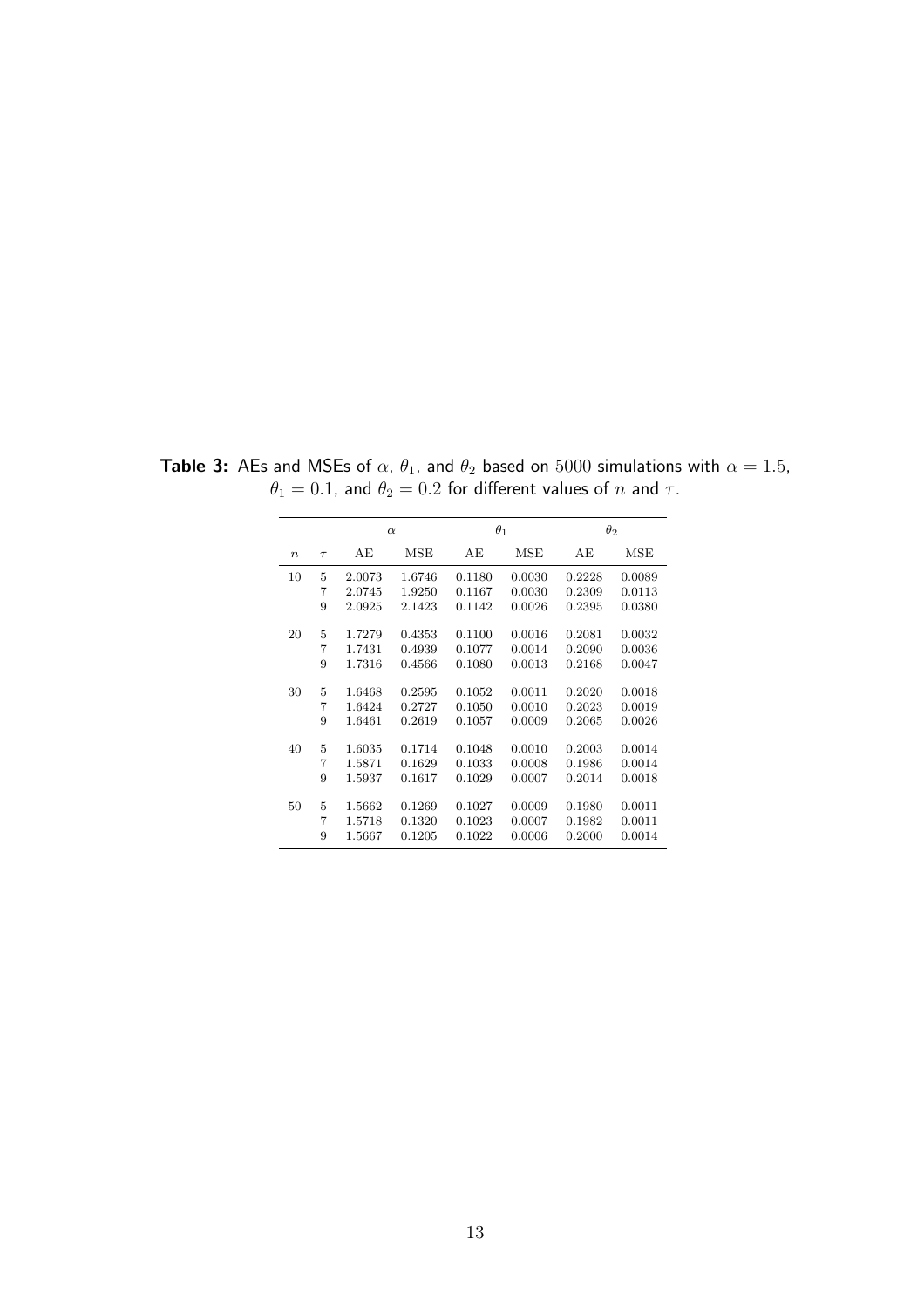α $\theta_1$   $\theta_2$ Left CRI Symmetric CRI HPD CRI Left CRI Symmetric CRI HPD CRI Left CRI Symmetric CRI HPD CRI <sup>n</sup> <sup>τ</sup> CP AL CP AL CP AL CP AL CP AL CP AL CP AL CP AL CP AL <sup>5</sup> 95.36 1.3426 96.04 1.3458 95.06 1.2343 97.66 0.2657 97.26 0.2728 96.40 0.2504 95.70 0.5171 94.94 0.5722 95.18 0.5090 94.88 1.3446 95.54 1.3312 94.52 1.2265 97.48 0.2489 97.12 0.2497 95.86 0.2298 95.58 0.6246 95.36 0.7248 95.18 0.6178 95.14 1.3254 95.42 1.3088 94.82 1.2037 96.96 0.2354 97.54 0.2331 95.82 0.2144 96.10 0.8630 96.20 1.0492 95.90 0.8578 <sup>5</sup> 95.82 0.9474 96.42 0.8134 95.84 0.7687 97.60 0.2114 96.66 0.1927 96.06 0.1813 95.48 0.2932 94.58 0.3044 94.10 0.2824 96.18 0.9395 95.94 0.7905 96.16 0.7485 97.40 0.2003 95.58 0.1749 95.22 0.1646 95.30 0.3314 94.78 0.3510 94.84 0.3220 96.00 0.9388 95.50 0.7772 95.78 0.7377 97.54 0.1954 95.36 0.1650 95.28 0.1550 95.86 0.4657 95.68 0.5419 95.56 0.4578 <sup>5</sup> 95.72 0.8218 95.64 0.6303 95.44 0.5992 97.68 0.1918 95.34 0.1590 95.00 0.1506 94.86 0.2311 93.64 0.2345 92.96 0.2192 95.80 0.8124 95.28 0.6040 95.24 0.5758 97.22 0.1799 95.10 0.1406 94.36 0.1330 95.36 0.2476 95.14 0.2550 94.42 0.2371 95.86 0.8162 95.34 0.5979 95.28 0.5701 97.08 0.1743 94.10 0.1310 93.80 0.1234 95.40 0.2860 95.80 0.3010 94.82 0.2769

 <sup>5</sup> 96.26 0.7632 95.62 0.5341 95.68 0.5085 97.26 0.1809 94.20 0.1381 93.50 0.1310 94.88 0.1961 92.98 0.1952 92.10 0.1833 96.22 0.7558 95.74 0.5111 95.78 0.4877 97.42 0.1699 93.26 0.1211 93.16 0.1147 95.06 0.2123 94.50 0.2145 93.66 0.2010 96.16 0.7543 95.30 0.4993 95.08 0.4765 97.10 0.1647 92.52 0.1115 92.32 0.1050 94.78 0.2383 95.20 0.2454 93.66 0.2284

 <sup>5</sup> 96.56 0.7210 95.56 0.4658 95.48 0.4432 97.62 0.1721 93.14 0.1225 92.70 0.1162 94.98 0.1707 92.82 0.1677 91.72 0.1578 96.34 0.7211 95.10 0.4487 95.16 0.4276 97.88 0.1646 91.18 0.1084 91.16 0.1023 95.38 0.1922 94.26 0.1909 93.32 0.1793 96.26 0.7207 95.28 0.4392 95.14 0.4184 97.36 0.1583 90.82 0.0983 90.62 0.0924 95.00 0.2098 94.90 0.2123 93.64 0.1981

**Table 4:** CPs and ALs of 95% CRI for  $\alpha$ ,  $\theta_1$  and  $\theta_2$  based on  $5000$  simulations with  $\alpha = 0.6$ ,  $\theta_1 = 0.1$ , and  $\theta_2 = 0.2$  for different values of  $n$  and  $\tau$ .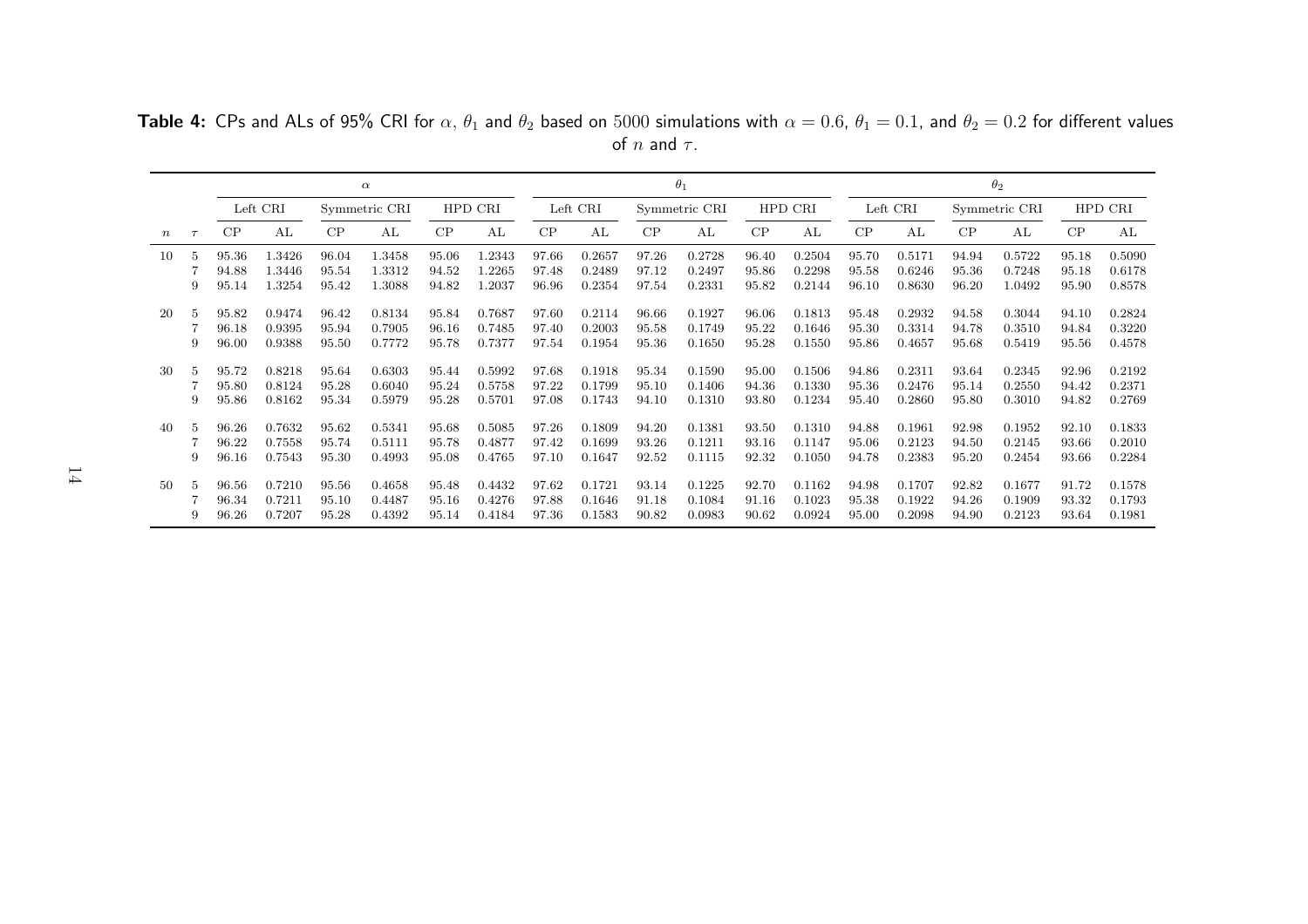α $\theta_1$   $\theta_2$ Left CRI Symmetric CRI HPD CRI Left CRI Symmetric CRI HPD CRI Left CRI Symmetric CRI HPD CRI <sup>n</sup> <sup>τ</sup> CP AL CP AL CP AL CP AL CP AL CP AL CP AL CP AL CP AL <sup>5</sup> 96.08 2.7174 97.08 2.8248 95.30 2.5520 98.76 0.2508 98.54 0.2558 96.82 0.2368 95.68 0.3918 95.14 0.3921 93.82 0.3673 95.70 2.6620 96.80 2.7352 94.58 2.4778 97.96 0.2359 97.66 0.2337 95.24 0.2178 96.38 0.4433 95.34 0.4586 95.20 0.4208 95.06 2.5851 95.72 2.6204 93.48 2.3878 96.84 0.2218 96.94 0.2153 94.08 0.2010 96.12 0.6773 95.70 0.8150 95.44 0.6574 <sup>5</sup> 96.38 1.8108 97.34 1.6592 95.50 1.5566 98.40 0.2051 97.92 0.1907 96.08 0.1807 94.96 0.2664 95.18 0.2441 93.78 0.2339 95.32 1.7860 96.12 1.5936 93.84 1.4995 97.40 0.1927 97.40 0.1708 94.68 0.1626 94.66 0.2880 95.02 0.2675 94.04 0.2558 94.80 1.7307 95.80 1.5116 93.70 1.4269 97.28 0.1819 96.74 0.1558 95.02 0.1486 94.98 0.3135 95.46 0.2999 94.54 0.2844 <sup>5</sup> 95.96 1.5564 96.84 1.3035 94.76 1.2371 97.86 0.1883 97.68 0.1632 95.12 0.1557 94.18 0.2225 95.10 0.1930 93.32 0.1862 95.84 1.5466 95.64 1.2462 93.74 1.1889 97.34 0.1756 97.28 0.1434 94.54 0.1373 94.86 0.2358 95.56 0.2070 94.80 0.1998 95.90 1.5414 94.96 1.2094 93.16 1.1568 96.90 0.1684 96.10 0.1308 93.76 0.1255 94.54 0.2540 95.86 0.2285 94.62 0.2199 <sup>5</sup> 95.82 1.4405 96.26 1.1248 93.98 1.0746 97.56 0.1792 97.08 0.1467 93.98 0.1403 94.32 0.1985 94.66 0.1651 93.64 0.1597 96.26 1.4271 96.06 1.0664 94.02 1.0233 97.16 0.1671 96.58 0.1280 93.70 0.1228 94.36 0.2107 95.52 0.1774 94.26 0.1721 96.36 1.3962 96.14 1.0107 94.62 0.9721 97.30 0.1586 96.84 0.1149 94.56 0.1106 94.10 0.2242 95.62 0.1942 94.64 0.1883 <sup>5</sup> 96.10 1.3578 96.04 1.0029 94.30 0.9606 97.32 0.1724 96.72 0.1351 93.66 0.1293 94.12 0.1823 94.86 0.1467 93.96 0.1423 96.30 1.3421 96.26 0.9439 94.54 0.9073 97.18 0.1607 96.50 0.1166 93.48 0.1121 94.42 0.1950 95.12 0.1588 94.14 0.1546 95.88 1.3281 95.44 0.8982 93.56 0.8659 96.74 0.1534 95.90 0.1042 93.30 0.1004 93.96 0.2071 95.64 0.1738 94.22 0.1690

**Table 5:** CPs and ALs of 95% CRI for  $\alpha, \theta_1$  and  $\theta_2$  based on  $5000$  simulations with  $\alpha = 1$ ,  $\theta_1 = 0.1$ , and  $\theta_2 = 0.2$  for different values of  $n$  and  $\tau$ .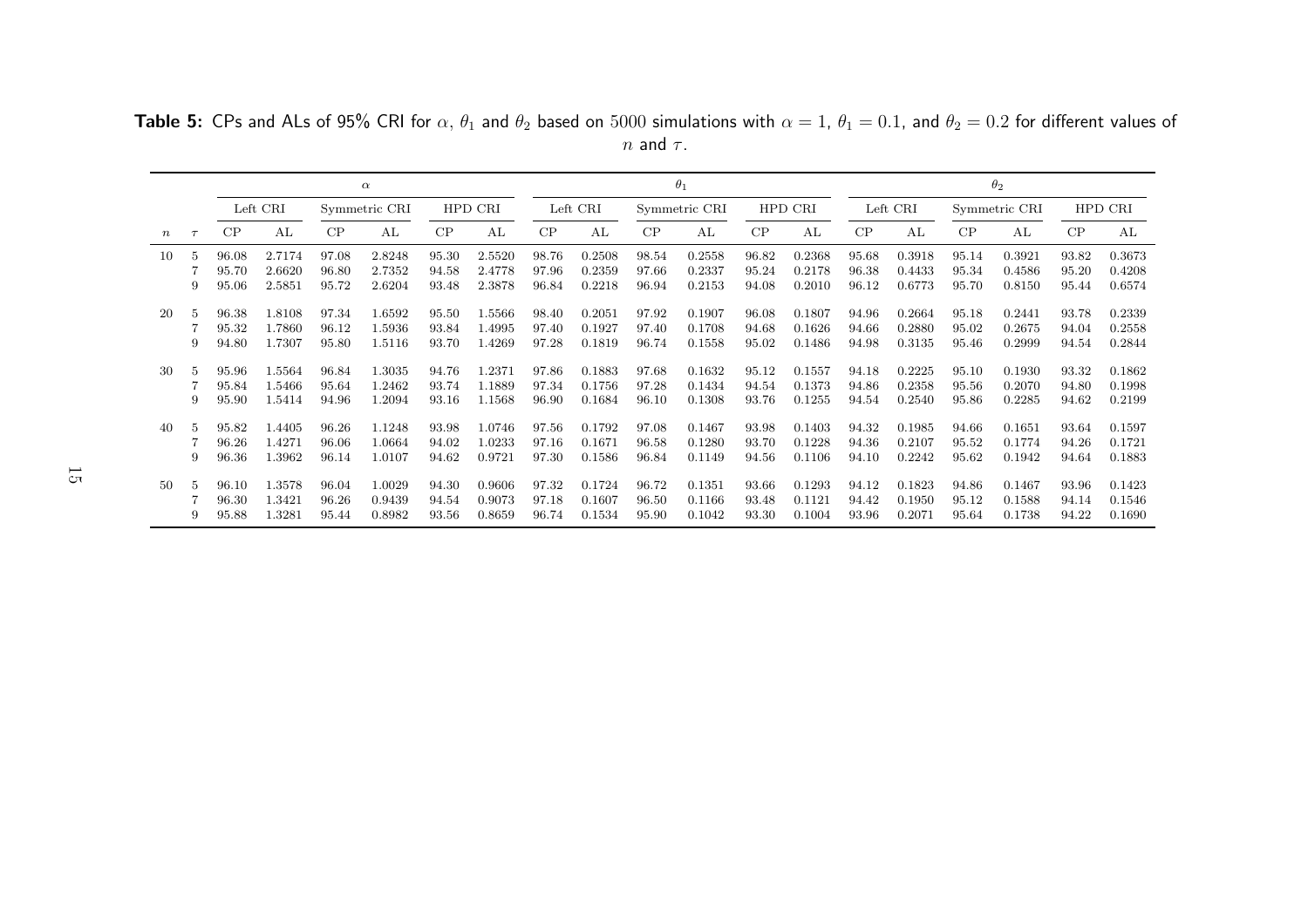α $\theta_1$   $\theta_2$ Left CRI Symmetric CRI HPD CRI Left CRI Symmetric CRI HPD CRI Left CRI Symmetric CRI HPD CRI <sup>n</sup> <sup>τ</sup> CP AL CP AL CP AL CP AL CP AL CP AL CP AL CP AL CP AL <sup>5</sup> 96.14 4.0881 97.82 4.2513 96.02 3.8536 99.10 0.2352 99.28 0.2377 98.14 0.2217 94.80 0.3361 95.02 0.3148 93.36 0.2992 96.36 4.1680 97.86 4.3001 95.54 3.8968 98.62 0.2207 98.78 0.2161 96.52 0.2019 95.60 0.3597 95.72 0.3398 94.28 0.3215 96.10 4.1478 97.00 4.2346 95.00 3.8512 98.08 0.2083 97.96 0.1984 95.40 0.1860 95.38 0.3998 95.62 0.3933 94.22 0.3629 <sup>5</sup> 96.04 2.7793 97.86 2.5945 95.84 2.4207 98.24 0.1944 98.90 0.1802 96.82 0.1701 94.04 0.2493 95.42 0.2049 93.90 0.1969 96.62 2.7795 97.74 2.5297 95.82 2.3624 97.90 0.1799 98.30 0.1579 95.64 0.1491 94.18 0.2603 94.76 0.2145 93.40 0.2063 96.10 2.7503 97.20 2.4378 94.50 2.2821 97.20 0.1730 97.70 0.1442 94.70 0.1363 94.40 0.2834 95.80 0.2392 94.70 0.2294 <sup>5</sup> 97.20 2.3413 98.10 2.0186 96.40 1.8986 98.60 0.1744 99.10 0.1528 97.60 0.1441 93.60 0.2133 94.40 0.1608 92.50 0.1545 95.60 2.3496 97.20 1.9468 94.70 1.8403 97.60 0.1634 98.10 0.1325 95.10 0.1253 92.20 0.2220 94.50 0.1691 93.30 0.1628 95.50 2.3318 96.50 1.8576 93.30 1.7544 98.00 0.1571 95.80 0.1184 93.50 0.1119 93.70 0.2369 94.50 0.1842 93.30 0.1774 <sup>5</sup> 96.80 2.1207 97.80 1.6984 95.90 1.6066 97.60 0.1647 98.10 0.1356 94.90 0.1280 90.50 0.1923 92.20 0.1355 90.50 0.1301 96.50 2.1081 97.40 1.6193 94.60 1.5290 97.00 0.1536 97.40 0.1162 94.40 0.1098 92.40 0.2004 94.10 0.1427 93.30 0.1377 95.46 2.1156 96.72 1.5526 94.06 1.4738 96.56 0.1467 96.80 0.1025 93.58 0.0968 92.40 0.2136 94.54 0.1563 92.90 0.1508 <sup>5</sup> 96.84 1.9516 97.96 1.4749 96.18 1.3982 97.14 0.1560 97.90 0.1228 95.28 0.1159 91.32 0.1780 92.76 0.1186 90.92 0.1138 96.52 1.9784 97.20 1.4123 94.86 1.3377 97.06 0.1462 96.90 0.1039 93.78 0.0980 90.96 0.1873 93.28 0.1259 91.46 0.1212 95.94 1.9781 96.38 1.3479 94.36 1.2799 96.46 0.1404 96.60 0.0913 93.24 0.0862 91.66 0.1991 93.78 0.1384 92.48 0.1335

**Table 6:** CPs and ALs of 95% CRI for  $\alpha$ ,  $\theta_1$  and  $\theta_2$  based on  $5000$  simulations with  $\alpha = 1.5$ ,  $\theta_1 = 0.1$ , and  $\theta_2 = 0.2$  for different values of  $n$  and  $\tau$ .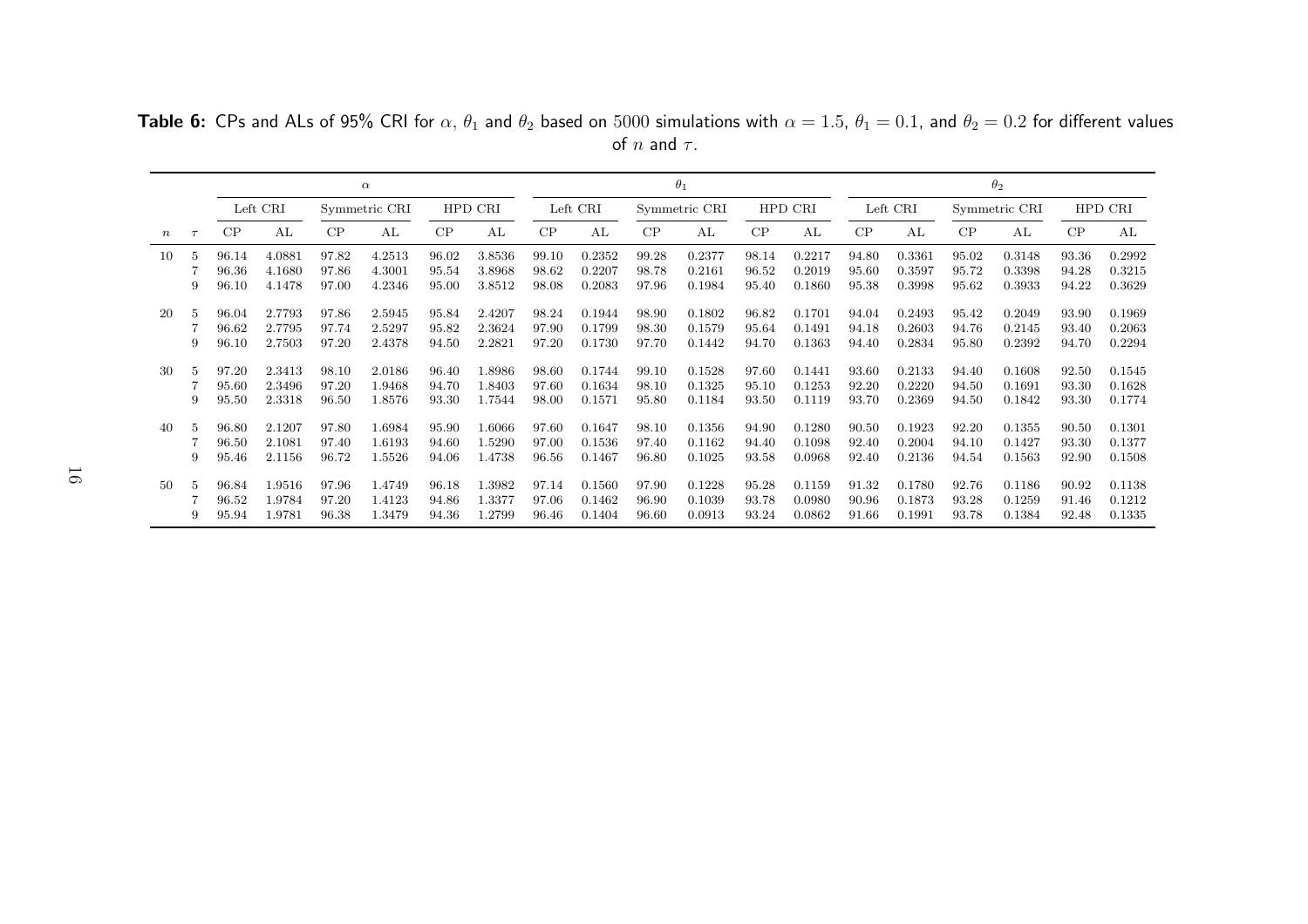We have further performed some simulation experiments based on Type-I and Type-II censored data. We have taken the same parameter values and the priors. The order restricted Bayes estimates and the associated MSEs of Type-I and Type-II censored data are presented in Tables 14 and 15, respectively. 95% CRIs of censored data are provided in Tables 16 and 17. Tables 14 to 17 are provided in the Appendix A.2. Censored data simulation results are very similar to that of complete data. In all the cases the parameter estimates are very consistent and the coverage percentages (CP) are very close to the nominal values. Also average lengths (AL) of CRIs are gradually decreases as sample size increases.

#### 5.2 DATA ANALYSIS

#### 5.2.1 SIMULATED DATA ANALYSIS

Here we consider the analysis of two simulated data sets; one the shape parameter is less than one and other it is greater than one. Data presented in Table 7 is generated from (2) with  $\alpha = 0.6$ ,  $\theta_1 = 0.1$   $\theta_2 = 0.2$ ,  $n = 20$  and  $\tau_1 = 5$ . Artificially we have created Type-I and Type-II censored data by taking  $\tau_2 = 8$  and  $r = 16$ , respectively. Prior assumptions are same as considered in simulation study. For Type-I censored data the Bayes estimates of  $\alpha$ ,  $\theta_1$ , and  $\theta_2$  under the squared error loss function are 0.6995, 0.1032, and 0.2747, respectively. In case of Type-II censored data Bayes estimates of  $\alpha$ ,  $\theta_1$ , and  $\theta_2$  are 0.6244, 0.0840 and 0.2659 respectively. Different CRIs for both Type-I and Type-II of censoring schemes are given in Table 8.

We analyze another data presented in Table 9 which is generated from the (2) with  $\alpha = 1.5$ . All other parameter values are same as the first data set. Here also we have considered Type-I and Type-II censored data. The Bayes estimates of  $\alpha$ ,  $\theta_1$ , and  $\theta_2$  in Type-I censoring are 1.2787, 0.1109, and 0.2269, respectively. In Type-II censored data Bayes estimates of  $\alpha$ ,  $\theta_1$ , and  $\theta_2$  are 1.2147, 0.1041, and 0.2220, respectively. 90%, 95% and 99% CRIs for both Type-I and Type-II censoring schemes are reported in Table 10.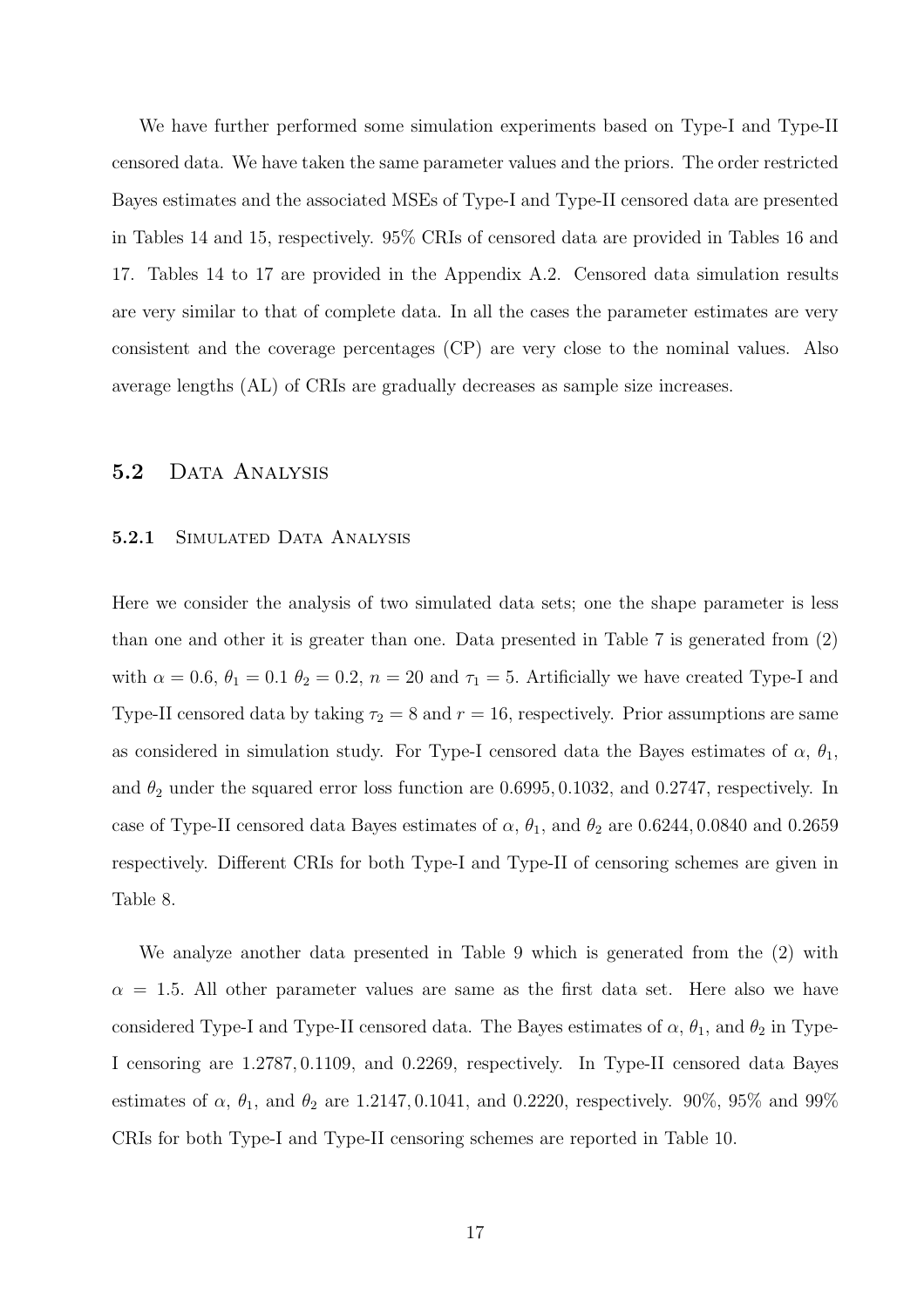| Censoring Scheme                          | Stress Level           |                            |                            |                            |                            | Data                       |                            |                            |                  |
|-------------------------------------------|------------------------|----------------------------|----------------------------|----------------------------|----------------------------|----------------------------|----------------------------|----------------------------|------------------|
| Type-I and Type-II<br>Type-I<br>$Type-II$ | $S_1$<br>$S_{2}$<br>S2 | 0.0185<br>5.1680<br>5.1680 | 0.0763<br>5.2476<br>5.2476 | 1.0137<br>5.4308<br>5.4308 | 1.2043<br>5.9575<br>5.9575 | 1.3411<br>7.2580<br>7.2580 | 1.3968<br>7.5416<br>7.5416 | 2.6797<br>7.7453<br>7.7453 | 3.4931<br>8.0116 |

**Table 7:** Type-I and Type-II censored data for analysis with  $\alpha = 0.6$ 

Table 8: CRIs for the unknown parameters for data in Table 7

|            |       |                  |        | Type-I Censored data |           |        |            |        |        |           | Type-II Censored data |            |        |
|------------|-------|------------------|--------|----------------------|-----------|--------|------------|--------|--------|-----------|-----------------------|------------|--------|
|            |       |                  | Left   |                      | Symmetric |        | <b>HPD</b> | Left   |        | Symmetric |                       | <b>HPD</b> |        |
| Parameters | Level | LL               | UL     | LL                   | UL        | LL     | UL         | LL     | UL     | LL        | UL                    | LL         | UL     |
| $\alpha$   | 90%   | 0.1186           | 0.9681 | 0.4207               | 1.1003    | 0.4129 | 1.0244     | 0.0852 | 0.8891 | 0.3713    | 1.0242                | 0.2727     | 0.8892 |
|            | 95%   | 0.1186           | 1.1003 | 0.4050               | 1.1396    | 0.4152 | 1.1396     | 0.0852 | 1.0242 | 0.2738    | 1.1271                | 0.2727     | 1.0242 |
|            | 99%   | 0.1186           | 1.2732 | 0.3015               | 1.3605    | 0.3015 | 1.2732     | 0.0852 | 1.2267 | 0.2738    | 1.2989                | 0.2727     | 1.2295 |
| $\theta_1$ | 90%   | 0.0001<br>0.1472 |        | 0.0593<br>0.1676     |           | 0.0561 | 0.1564     | 0.0001 | 0.1323 | 0.0375    | 0.1550                | 0.0375     | 0.1362 |
|            | 95%   | 0.0001           | 0.1676 | 0.0561               | 0.1853    | 0.0484 | 0.1704     | 0.0001 | 0.1550 | 0.0375    | 0.1747                | 0.0375     | 0.1625 |
|            | 99%   | 0.0001           | 0.2098 | 0.0484               | 0.2255    | 0.0466 | 0.2219     | 0.0001 | 0.1983 | 0.0267    | 0.2152                | 0.0203     | 0.1996 |
| $\theta_2$ | 90%   | 0.1041           | 0.3981 | 0.1469               | 0.4496    | 0.1234 | 0.4048     | 0.0976 | 0.3903 | 0.1397    | 0.4496                | 0.1352     | 0.4118 |
|            | 95%   | 0.1041           | 0.4496 | 0.1252               | 0.4973    | 0.1163 | 0.4535     | 0.0976 | 0.4496 | 0.1354    | 0.5042                | 0.1031     | 0.4506 |
|            | 99%   | 0.1041           | 0.5548 | 0.1113               | 0.5845    | 0.1041 | 0.5548     | 0.0976 | 0.5618 | 0.1034    | 0.5987                | 0.1031     | 0.5657 |

**Table 9:** Type-I and Type-II censored data for analysis with  $\alpha = 1.5$ 

| Censoring Scheme                            | Stress Level                                        |                                      |                                      |                                       | Data.                      |                            |                            |                  |
|---------------------------------------------|-----------------------------------------------------|--------------------------------------|--------------------------------------|---------------------------------------|----------------------------|----------------------------|----------------------------|------------------|
| Type-I and Type-II<br>$Type-I$<br>$Type-II$ | $S_{1}$<br>$\scriptstyle S_2$<br>$\scriptstyle S_2$ | 0.6277<br>5.1058<br>5.1058<br>8.0156 | 0.7266<br>5.4453<br>5.4453<br>8.0383 | 2.2977<br>5.5445<br>5.5445<br>10.7256 | 2.8450<br>6.3469<br>6.3469 | 3.0599<br>7.1927<br>7.1927 | 3.3134<br>7.2401<br>7.2401 | 7.5872<br>7.5872 |

Table 10: CRIs for the unknown parameters for data in Table 9

|            |       |                  |        | Type-I Censored data |           |                  |            |        |        | Type-II Censored data |           |            |        |
|------------|-------|------------------|--------|----------------------|-----------|------------------|------------|--------|--------|-----------------------|-----------|------------|--------|
|            |       |                  | Left   |                      | Symmetric |                  | <b>HPD</b> |        | Left   |                       | Symmetric | <b>HPD</b> |        |
| Parameters | Level | LL               | UL     | LL                   | UL        | LL               | UL         | LL     | UL     | LL                    | UL        | LL         | UL     |
| $\alpha$   | 90%   | 0.1246           | 1.9342 | 0.6761               | 2.1827    | 0.6668           | 2.0429     | 0.1286 | 1.8628 | 0.6028                | 2.1363    | 0.4506     | 1.8835 |
|            | 95%   | 0.1246           | 2.1827 | 0.6378               | 2.4342    | 0.5816           | 2.2610     | 0.1286 | 2.1363 | 0.4769                | 2.4069    | 0.4360     | 2.1514 |
|            | 99%   | 0.1246<br>2.7845 |        | 0.5143               | 3.0832    | 0.4637           | 2.8129     | 0.1286 | 2.8159 | 0.4506                | 3.1361    | 0.4248     | 2.8789 |
| $\theta_1$ | 90%   | 0.0004<br>0.1805 |        | 0.0518<br>0.2056     |           | 0.0424           | 0.1830     | 0.0001 | 0.1776 | 0.0311                | 0.2037    | 0.0135     | 0.1777 |
|            | 95%   | 0.0004           | 0.2056 | 0.0494               | 0.2297    | 0.0424           | 0.2115     | 0.0001 | 0.2037 | 0.0210                | 0.2264    | 0.0135     | 0.2038 |
|            | 99%   | 0.0004<br>0.2572 |        | 0.0347               | 0.2748    | 0.0330<br>0.2579 |            | 0.0001 | 0.2565 | 0.0135                | 0.2789    | 0.0135     | 0.2574 |
| $\theta_2$ | 90%   | 0.0585           | 0.3322 | 0.1061               | 0.3784    | 0.1135           | 0.3816     | 0.0690 | 0.3192 | 0.1183                | 0.3523    | 0.1013     | 0.3287 |
|            | 95%   | 0.0585           | 0.3784 | 0.0764               | 0.4248    | 0.0585           | 0.3784     | 0.0690 | 0.3523 | 0.1015                | 0.3819    | 0.1013     | 0.3731 |
|            | 99%   | 0.0585           | 0.4746 | 0.0585               | 0.5132    | 0.0585           | 0.4746     | 0.0690 | 0.4209 | 0.0774                | 0.4490    | 0.0690     | 0.4209 |

#### 5.2.2 SOLAR LIGHTING DEVICE DATA SET

A simple step stress test was conducted in order to asses the reliability characteristics of a solar lighting device. Thirty five (35) devices are put on a life test at the normal operating temperature 293K, and then the stress factor temperature is changed to 353K at the time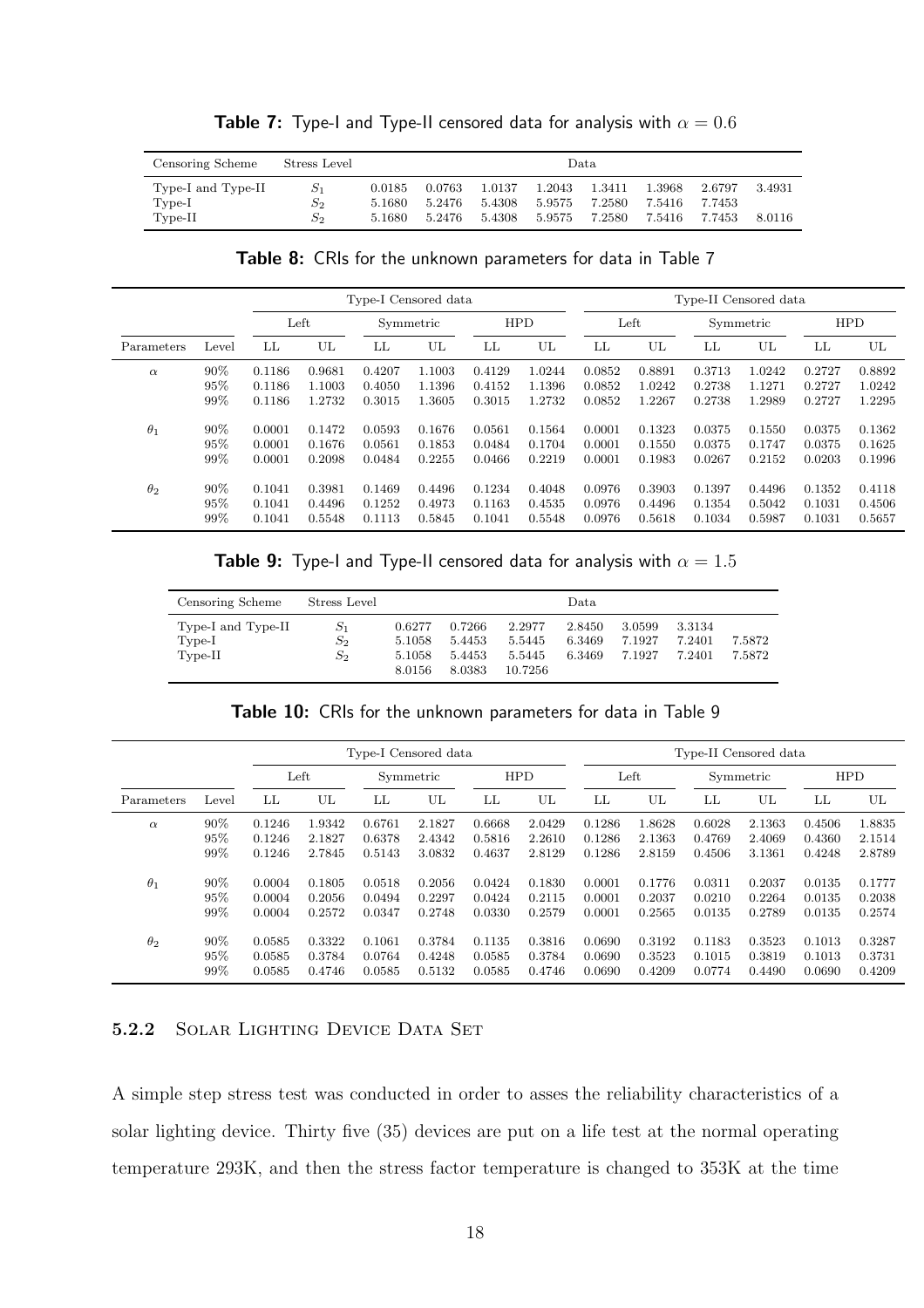point  $\tau_1 = 5$  (in hundred hours). The experiment was terminated at the time point  $\tau_2 = 6$ (in hundred hours). Thirty one (31) failures occur before  $\tau_2$  and among them fifteen (15) devices are failed at first stress and remaining sixteen (16) devices are failed at second stress level. The data are presented in Table 11.

Stress Level Data  $S_1$  0.140 0.783 1.324 1.582 1.716 1.794 1.883 2.293 2.660 2.674 2.725 3.085 3.924 4.396 4.612 4.892  $S_2$  5.002 5.022 5.082 5.112 5.147 5.238 5.244 5.247 5.305 5.337 5.407 5.408 5.445 5.483 5.717

Table 11: Solar lighting device dataset

We analyze the solar light data set based on the assumptions that at any stress level life time of devices follow GE distribution. We have obtained the order restricted Bayes estimates and different CRIs of model parameters. The order restricted Bayes estimates of  $\alpha$ ,  $\theta_1$  and  $\theta_2$  are respectively 1.4434, 0.1810 and 1.7921. CRIs of parameters are presented in Table 12.

Table 12: CRIs for the unknown parameters for data in Table 11

|            |       | Left             |        |                  | Symmetric | <b>HPD</b> |        |  |
|------------|-------|------------------|--------|------------------|-----------|------------|--------|--|
| Parameters | Level | LL               | UL.    | LL               | UL.       | LL         | UL.    |  |
| $\alpha$   | 90%   | 0.1948           | 2.0435 | 0.8623           | 2.2657    | 0.8249     | 2.1474 |  |
|            | 95%   | 0.1948           | 2.2657 | 0.8149           | 2.4153    | 0.7491     | 2.3247 |  |
|            | 99%   | 0.1948           | 2.6514 | 0.6694           | 2.8292    | 0.6200     | 2.6677 |  |
| $\theta_1$ | 90%   | 0.0003           | 0.2609 | 0.1028           | 0.2856    | 0.0982     | 0.2654 |  |
|            | 95%   | 0.0003           | 0.2856 | 0.1009           | 0.3051    | 0.0989     | 0.2942 |  |
|            | 99%   | 0.0003           | 0.3284 | 0.0797           | 0.3480    | 0.0797     | 0.3413 |  |
| $\theta_2$ | 90%   | 0.1357           | 2.4480 | 1.1284           | 2.6483    | 1.0702     | 2.5322 |  |
|            | 95%   | 0.1357           | 2.6483 | 1.0273           | 2.8873    | 0.9308     | 2.7295 |  |
|            | 99%   | 3.1060<br>0.1357 |        | 3.2785<br>0.8437 |           | 0.7681     | 3.1655 |  |

Now one natural question whether the GE distribution fits the data set or not. We have used the Kolmogorov-Smirnov (K-S) statistic, which quantifies the distance between the empirical distribution function of the data set and the cumulative distribution function of the fitted distribution function, for that purpose. The K-S distance and associated  $p$ -value is 0.2070 and 0.1212, respectively. It indicates that we cannot reject the null hypothesis at the 10% level of significance that the data are coming from a GE distribution.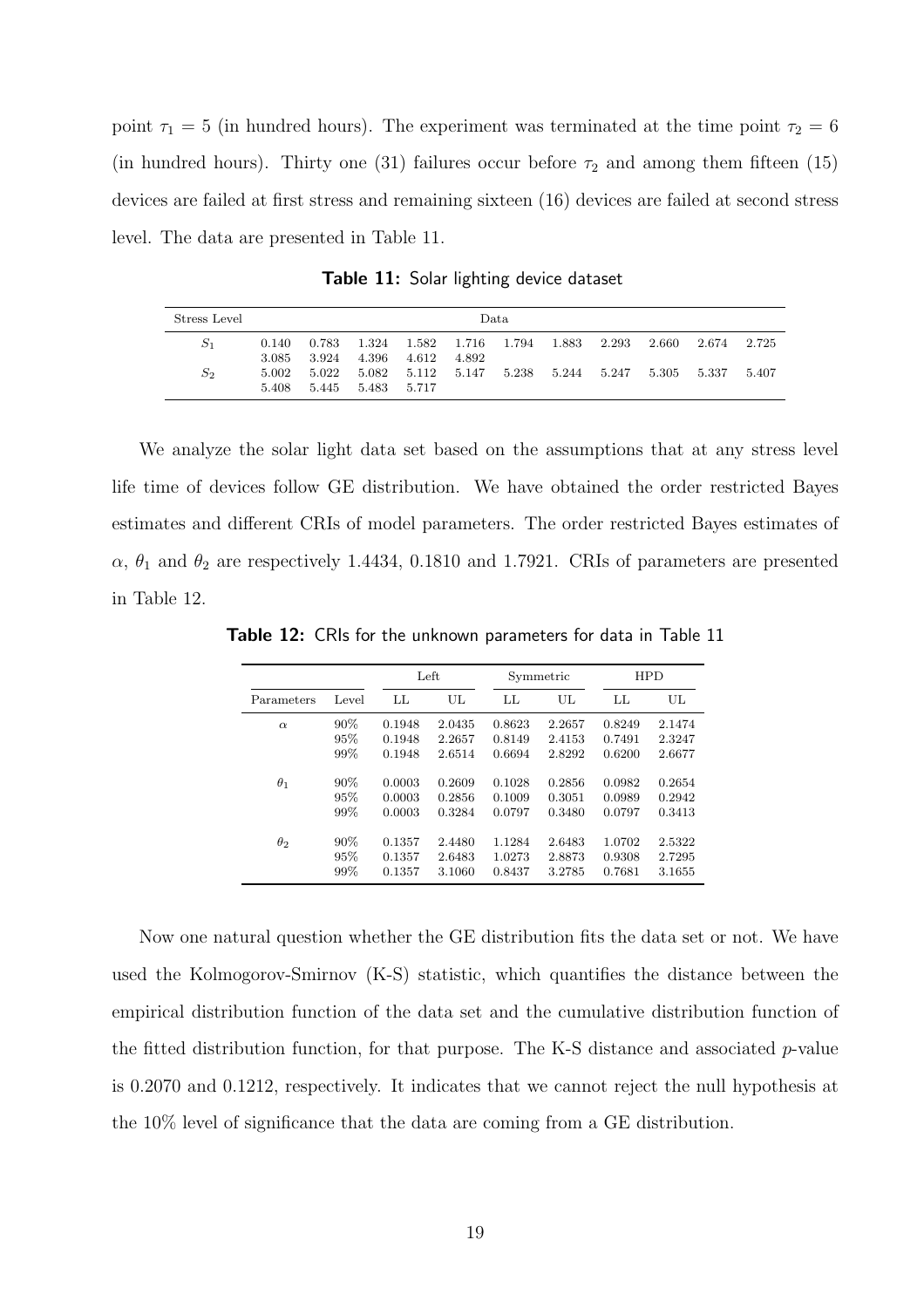## 6 Optimality of Test Plan

In the previous section we have obtained the Bayes estimates of the unknown parameters when the stress changing time  $\tau_1$  is pre-fixed. In this section we consider the problem of choosing the optimal value of  $\tau_1$ , for a simple step-stress experiment. We obtain an optimal value of  $\tau_1$  by minimizing the sum of posterior coefficient of variations of  $\alpha$ ,  $\theta_1$  and  $\theta_2$ . Since explicit form of the equation (7) cannot be obtained, we have used Lindley's approximation to calculate the posterior coefficient of variations of the unknown parameters. See Appendix A.1 for the detailed derivations of the Lindley's approximation. By minimizing sum of the posterior coefficient of variations, an optimal value of  $\tau_1$  can be obtained by using the following algorithm.

#### Algorithm 1

- Step 1. For given  $\alpha$ ,  $\theta_1$ ,  $\theta_2$ ,  $\tau_1$  and n generate data from CEM.
- Step 2. Obtain the posterior variance of all the parameters using Lindley's approximation as explained in Appendix A.1.
- Step 3. Repeat Step 1 and Step 2, N times and take the average of variances.
- Step 4. Calculate the coefficients of variation for Bayes estimates of  $\alpha, \theta_1, \theta_2$ . Coefficient of Variation  $=$   $\frac{\text{posterior standard deviation}}{\text{posterior mean}}$
- Step 5. Take the sum of coefficients of variation for Bayes estimates of  $\alpha$ ,  $\theta_1$  and  $\theta_2$ .
- Step 6. Repeat Step 1 Step 5 for different values of  $\tau_1$  within its range.
- Step 7. Choose  $\tau_1$  for which the sum of coefficients of variation is minimum.

We have obtained numerically the optimal values of the stress changing times for different sample sizes and for different parameter values. It has been observed that the posterior variance of  $\alpha$  is decreasing with the increase of  $\tau_1$ . As expected the posterior variance of  $\theta_1$ has a decreasing trend and the posterior variance of  $\theta_2$  increases with  $\tau_1$ . However, if we consider total dispersion of three parameters in terms of coefficient of variation, it is initially decreasing and then increasing as  $\tau_1$  increases. Hence, we have obtained a point where the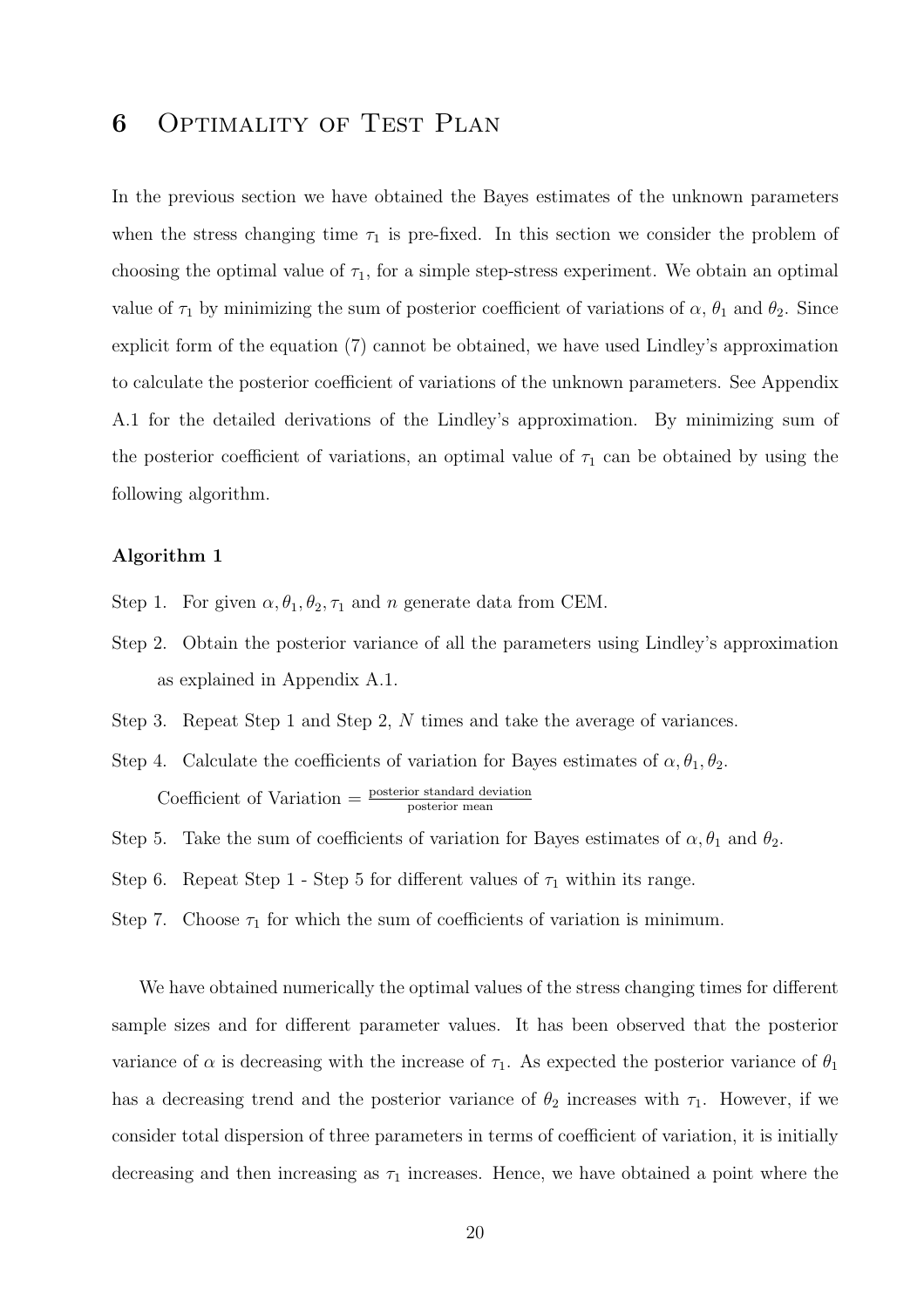total dispersion is minimum and which is the optimal value of the stress changing time  $\tau_1$ . The experimental results and the plots of the sum of the coefficient of variations are given below.

**Table 13:** Optimal value of  $\tau_1$  for different n and  $\alpha$  with  $\theta_1 = 0.1, \theta_2 = 0.2$ 



Figure 1: Plot of total coefficient of variation for different values of  $\tau_1$  with parameter values  $\alpha = 0.6, \theta_1 = 0.1$  and  $\theta_2 = 0.2$ 



Figure 2: Plot of total coefficient of variation for different values of  $\tau_1$  with parameter values  $\alpha = 1.0, \theta_1 = 0.1$  and  $\theta_2 = 0.2$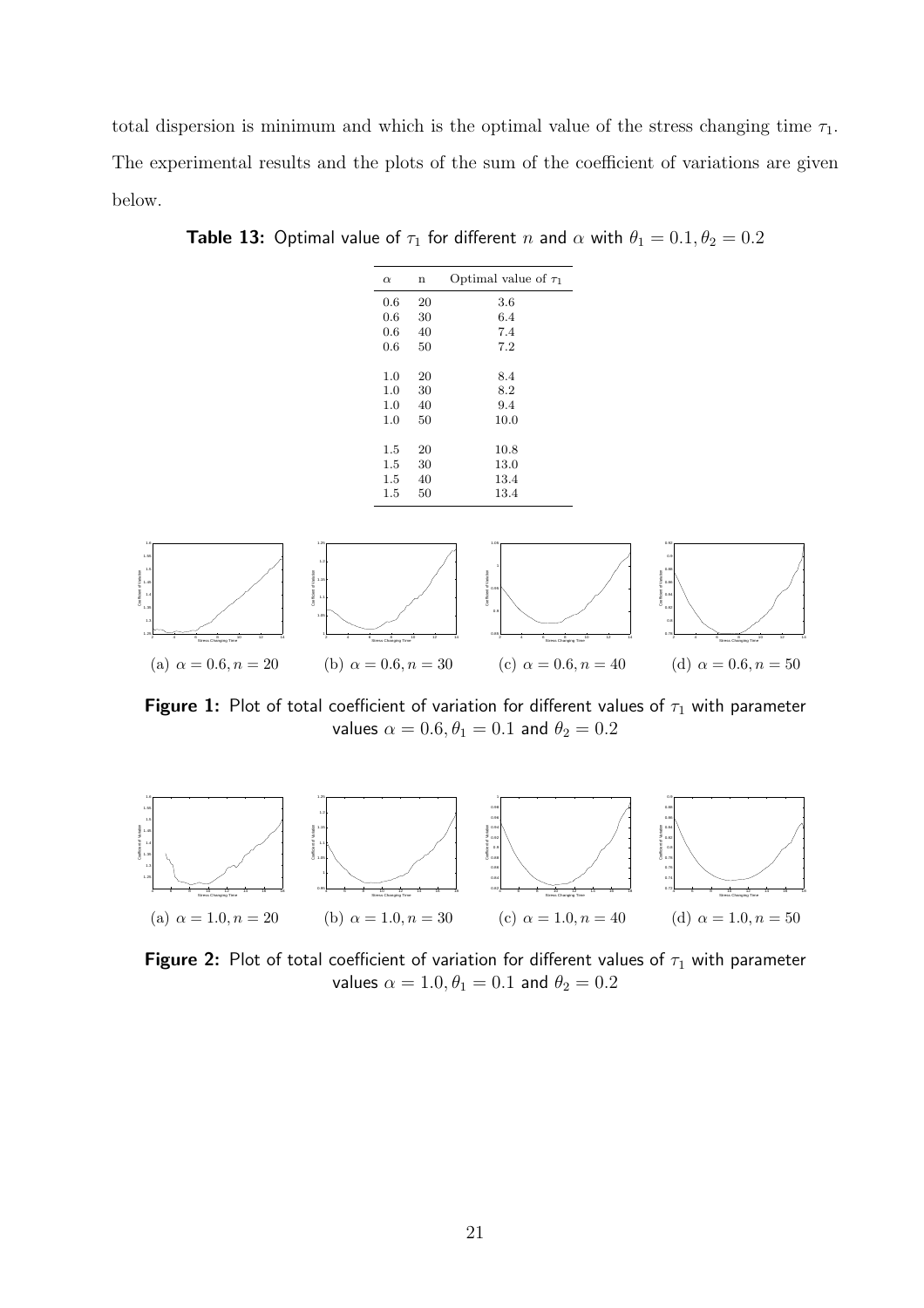

Figure 3: Plot of total coefficient of variation for different values of  $\tau_1$  with parameter values  $\alpha = 1.5, \theta_1 = 0.1$  and  $\theta_2 = 0.2$ 

## 7 Conclusion

In this paper we have considered the ordered restricted Bayesian inference of the unknown parameters of the GE distributions when the data are coming from a step-step model. It is assumed that the lifetime distribution satisfies the CEM assumptions. We have assumed a fairly flexible priors on the ordered parameters, and based on that we propose to use importance sampling technique to compute the Bayes estimates and the associated credible intervals. Extensive simulation experiments are performed for different sample sizes and for different parametric values. It is observed that the proposed method works quite well in practice. Finally we consider choosing the optimal value for the stress changing time. We choose the optimal value of optimal  $\tau_1$ , so that the sum of the posterior coefficient of variations is minimum. Since the posterior coefficient of variations cannot be obtained in explicit forms, we suggest to use Lindley's approximation to compute the posterior coefficient of variations. A small table is provided for optimal values of  $\tau_1$ , for different sample sizes and for different parametric values mainly for practical uses.

#### Acknowledgements:

The authors would like thank two unknown reviewers for their valuable comments which have helped us to improve the manuscript significantly.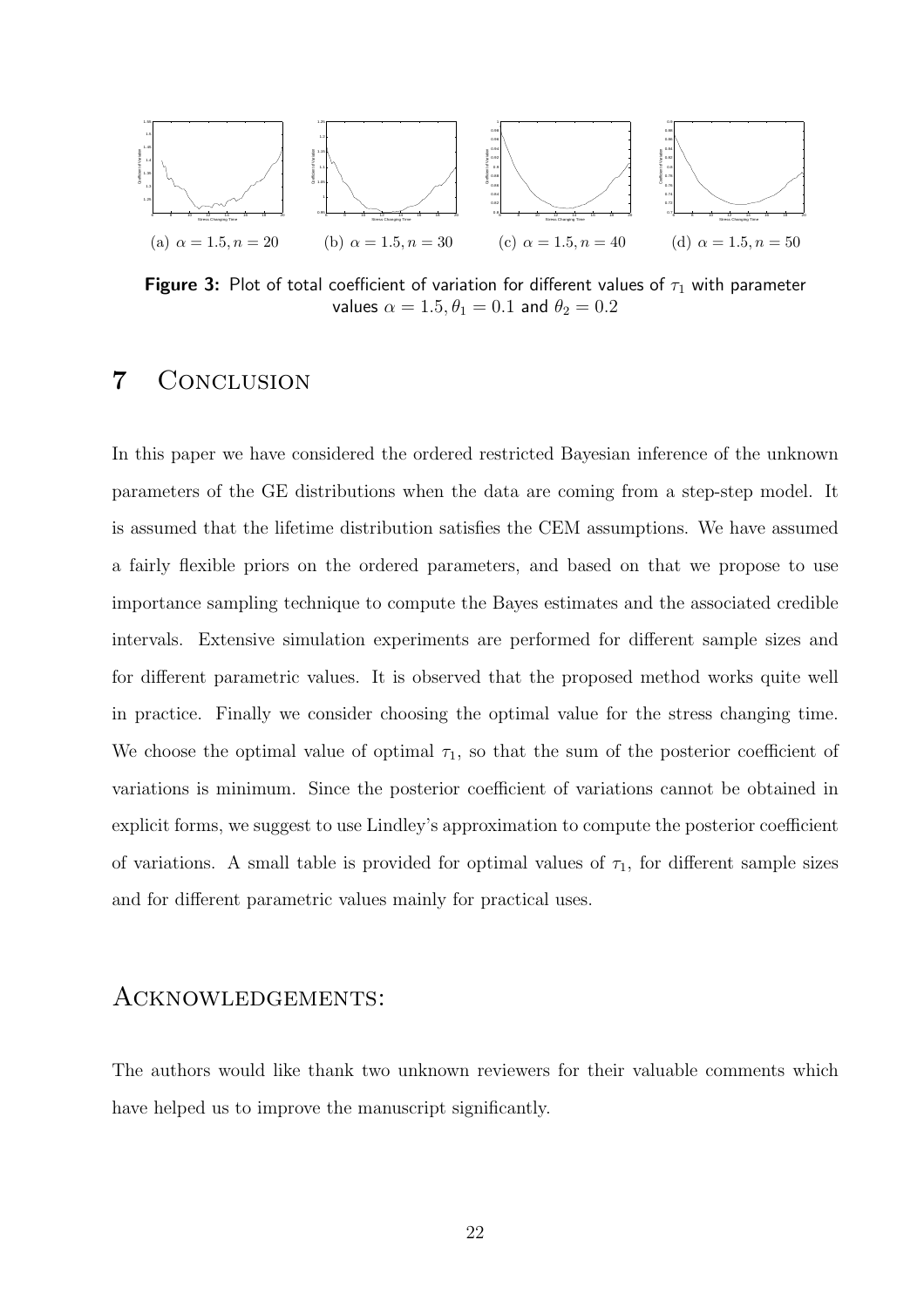## References

- [1] Abdel-Hamid, A. H. and AL-Hussaini, E. K. Estimation in step-stress accelerated life tests for the exponentiated exponential distribution with type-I censoring. Computational Statistics and Data Analysis, 53:1328–1338, 2009.
- [2] Al-Hussaini, E. K. and Ahsanullah, M. Exponentiated distributions. AP, Paris, France, 2015.
- [3] Bagdanavicius, V. B. and Nikulin, M. Accelerated life models: modeling and statistical analysis. Chapman and Hall CRC Press, Boca Raton, Florida, 2002.
- [4] Balakrishnan, N. A synthesis of exact inferential results for exponential step-stress models and associated optimal accelerated life-tests. Metrika, 69:351–396, 2009.
- [5] Balakrishnan, N., Beutner, E., and Kateri, M. Order restricted inference for exponential step-stress models. IEEE Transactions on Reliability, 58:132–142, 2009.
- [6] Childs, A., Chandrasekar, B., Balakrishnan, N., and Kundu, D. Exact likelihood inference based on Type-I and Type-II hybrid censored samples from the exponential distribution. Annals of the Institute of Statistical Mathematics, 55:319–330, 2003.
- [7] Congdon, P. Bayesian Statistical Modeling. John Wiley and Sons, New York, 2006.
- [8] Epstein, B. Truncated life-test in exponential case. Annals of Mathematical Statistics, 25:555–564, 1954.
- [9] Gupta, R. D. and Kundu, D. Generalized exponential distribution. ustralian and New Zealand Journal of Statistics, 41:173–188, 1999.
- [10] Gupta, R. D. and Kundu, D. Exponentiated exponential distribution: An alternative to gamma and weibull distributions. Biometrical Journal, 43:117–130, 2001.
- [11] Kundu, D. and Ganguly, A. Analysis of step-stress models: existing methods and recent developments. Elsevier/ Academic Press, Amsterdam, The Netherlands, 2017.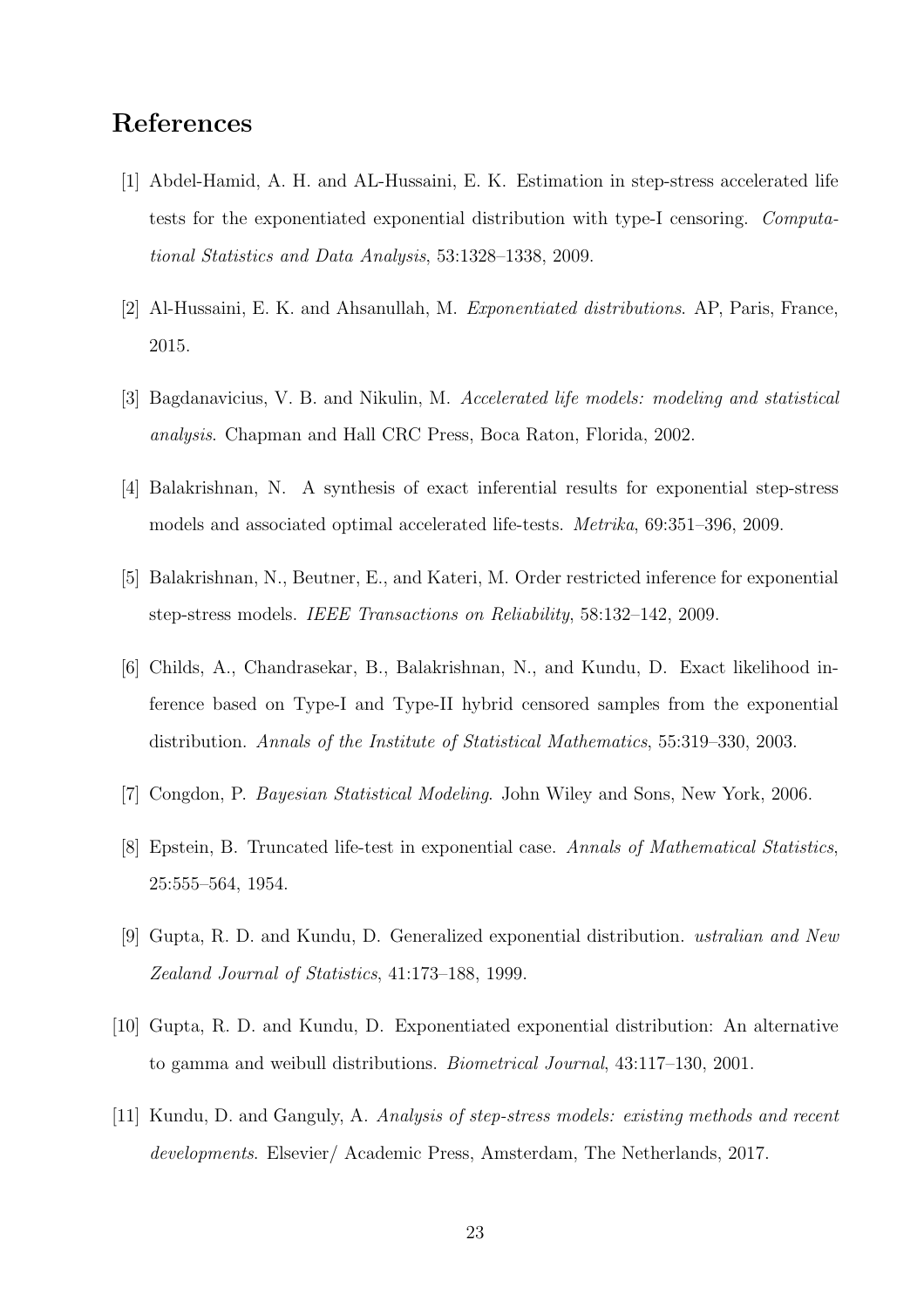- [12] Nadarajah, S. The exponentiated exponential distribution. Advance in Statistical Analysis, 95:219–251, 2011.
- [13] Nelson, W. B. Accelerated life testing: step-stress models and data analysis. IEEE Transactions on Reliability, 29:103–108, 1980.
- [14] Samanta, D., Ganguly, A., Kundu, D., and Mitra, S. Order restricted Bayesian inference for exponential simple step-stress model. Communication in Statistics - Simulation and Computation, 46:1113–1135, 2017.
- [15] Seydyakin, N. M. On one physical principle in reliability theory. Technical Cybernatics, 3:80–87, 1966.
- [16] Zhang, Y. and Meeker, W. Q. Bayesian life test planning for weibull distribution. Metrika, 61:237–249, 2005.

## A Appendix

### A.1 THREE PARAMETERS LINDLEY'S APPROXIMATION

For the three parameter case, using the notation  $(\lambda_1, \lambda_2, \lambda_3) = (\alpha, \theta_2, \beta)$  Lindley's approximation of Bayes estimator of any function  $g(\lambda_1, \lambda_2, \lambda_3)$  can be given by

$$
E_{\lambda_1, \lambda_2, \lambda_3 | Data} (g(\lambda_1, \lambda_2, \lambda_3)) = g(\hat{\lambda}_1, \hat{\lambda}_2, \hat{\lambda}_3) + \frac{1}{2} \sum_{i=1}^3 \sum_{j=1}^3 u_{ij} \sigma_{ij} + \sum_{i=1}^3 \sum_{j=1}^3 u_i \rho_j \sigma_{ij} + \frac{1}{2} \sum_{i=1}^3 \sum_{j=1}^3 \sum_{j=1}^3 \sum_{k=1}^3 L_{ijk} U_k \sigma_{ij},
$$
\n(11)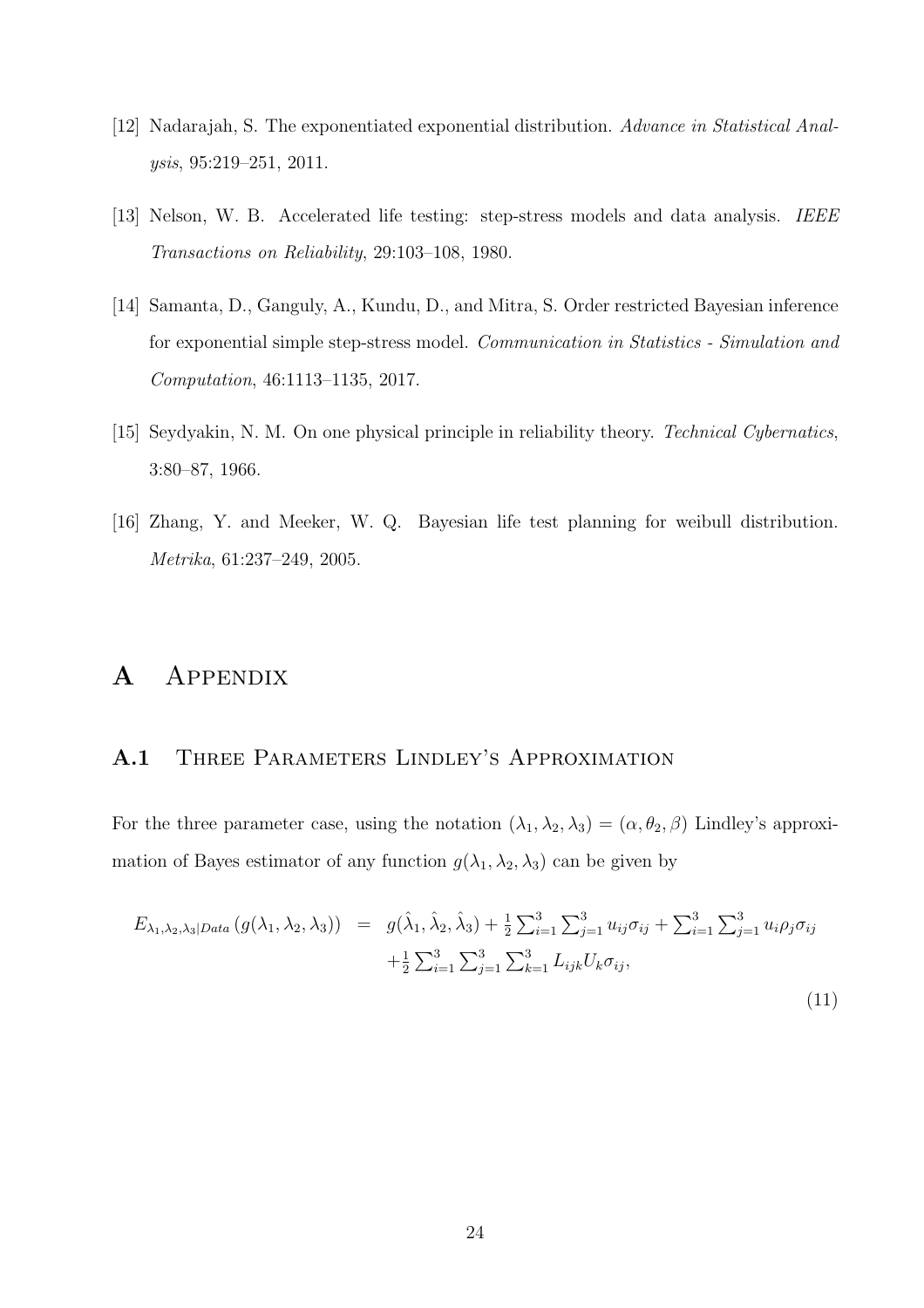where

$$
L_{ijk} = \frac{\delta^3 L}{\delta \lambda_i \delta \lambda_j \delta \lambda_k}; \qquad i, j, k = 1(1)3 \quad \text{and } L \text{ is log likelihood of the data};
$$
  
\n
$$
u_i = \frac{\delta g}{\delta \lambda_i}; \qquad i = 1(1)3;
$$
  
\n
$$
u_{ij} = \frac{\delta^2 g}{\delta \lambda_i \delta \lambda_j}; \qquad i, j = 1(1)3;
$$
  
\n
$$
\sigma_{ij} = (i, j)^{th} \text{ element of the inverse of the matrix having elements}((-L_{ij}));
$$
  
\n
$$
\rho_i = \frac{\delta log \pi}{\delta \lambda_i};
$$
  
\n
$$
U_k = \sum_{i=1}^3 u_i \sigma_{ki}; \qquad k = 1(1)3,
$$

 $\hat{\lambda}_1, \hat{\lambda}_2, \hat{\lambda}_3$  are MLEs of  $\lambda_1, \lambda_2, \lambda_3$  respectively and all of the quantities are evaluated at  $(\hat{\lambda}_1, \hat{\lambda}_2, \hat{\lambda}_3)$ . The log likelihood function of the data under order restriction of parameter is given by

$$
L(t_1, t_2,... t_n | \alpha, \theta_2, \beta) = log(n!) + nlog(\alpha) + n_1 log(\beta) + nlog(\theta_2) - \beta \theta_2 \sum_{k=1}^{n_1} t_k
$$
  
+ (\alpha - 1) \sum\_{k=1}^{n\_1} log(1 - e^{-\beta \theta\_2 t\_k}) - \theta\_2 \sum\_{k=n\_1+1}^{n\_1} (t\_k + \beta \tau\_1 - \tau\_1)  
+ (\alpha - 1) \sum\_{k=n\_1+1}^{n\_1} log(1 - e^{-\theta\_2 (t\_k + \beta \tau\_1 - \tau\_1)}). (12)

The MLEs of  $\alpha, \theta_2$ , and  $\beta$  can be obtain by maximizing (12).

$$
\frac{\delta L}{\delta \alpha} = 0 \Rightarrow \hat{\alpha} = \frac{-n}{\sum_{k=1}^{N_1} \ln(1 - e^{-\beta \theta_2 t_k}) + \sum_{k=N_1+1}^{n} \ln(1 - e^{-\theta_2 (t_k + \beta \tau_1 - \tau_1)})},\tag{13}
$$

$$
\frac{\delta L}{\delta \theta_2} = 0 \Rightarrow \frac{n}{\theta_2} - \sum_{k=1}^{N_1} \beta t_k + (\alpha - 1) \sum_{k=1}^{N_1} \frac{\beta t_k e^{-\beta \theta_2 t_k}}{1 - e^{-\beta \theta_2 t_k}} - \sum_{k=N_1+1}^{n} (t_k + \beta \tau_1 - \tau_1)
$$

$$
+(\alpha - 1) \sum_{k=N_1+1}^{n} \frac{(t_k + \beta \tau_1 - \tau_1) e^{-\theta_2 (t_k + \beta \tau_1 - \tau_1)}}{1 - e^{-\theta_2 (t_k + \beta \tau_1 - \tau_1)}} = 0. \tag{14}
$$

For known  $\beta(0 < \beta < 1)$ , the estimate of  $\theta_2$  can be obtain by solving (14) numerically and hence an estimate of  $\alpha$  from (13). The value of  $\beta$  between 0 and 1 and the corresponding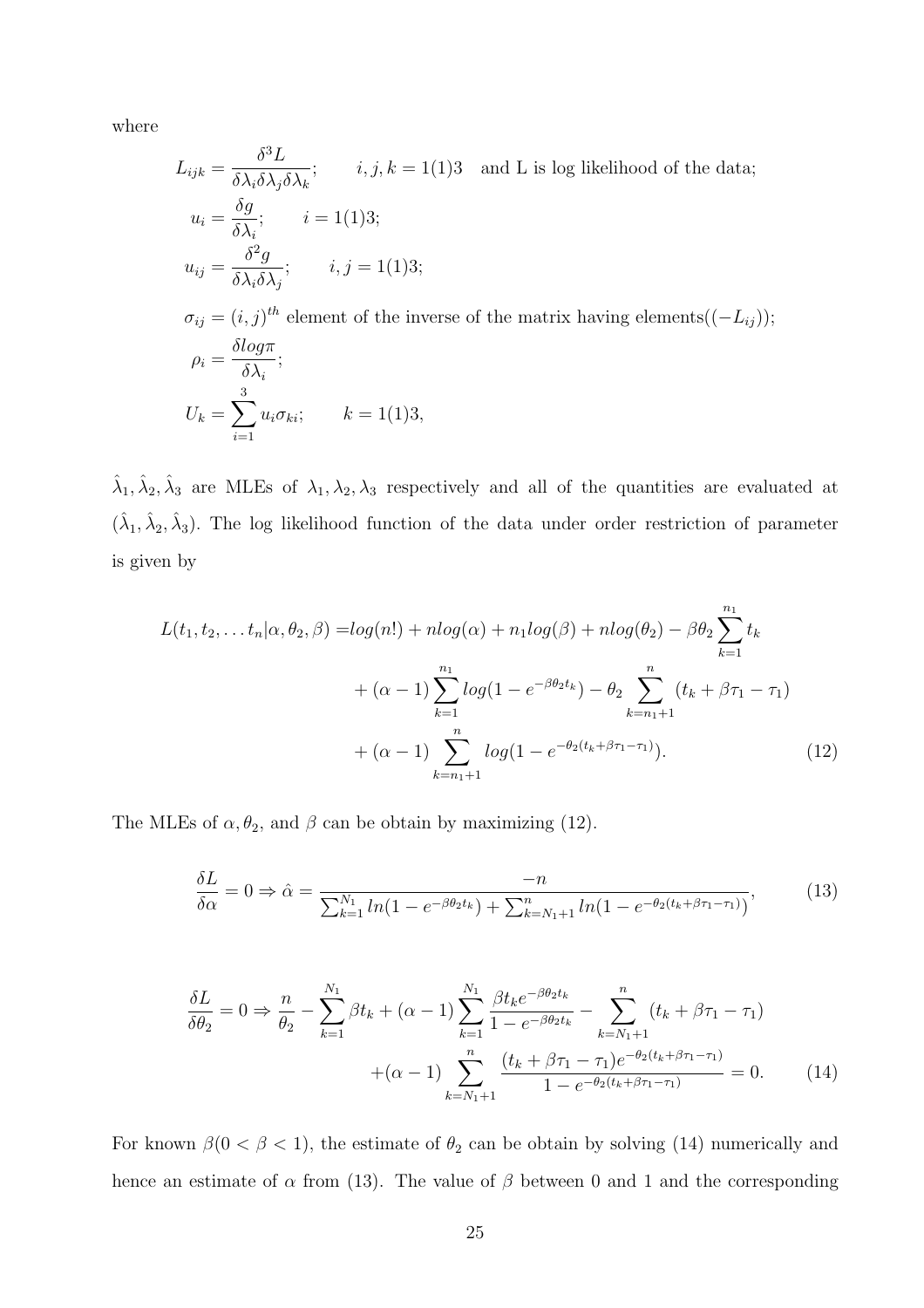estimates of  $\alpha$  and  $\theta_2$ , for which likelihood is maximum will be the MLEs of  $\beta, \alpha$  and  $\theta_2$ respectively.

$$
L_{11} = \frac{\delta^2 l}{\delta \alpha^2} = -\frac{n}{\alpha^2},
$$
  
\n
$$
L_{12} = L_{21} = \frac{\delta^2 l}{\delta \alpha \delta \theta_2} = \sum_{k=1}^{n_1} \frac{\beta t_k e^{-\beta \theta_2 t_k}}{1 - e^{-\beta \theta_2 t_k}} + \sum_{k=n_1+1}^{n} \frac{(t_k + \beta \tau_1 - \tau_1) e^{-\theta_2 (t_k + \beta \tau_1 - \tau_1)}}{1 - e^{-\theta_2 (t_k + \beta \tau_1 - \tau_1)}},
$$
  
\n
$$
L_{13} = L_{31} = \frac{\delta^2 l}{\delta \alpha \delta \beta} = \sum_{k=1}^{n_1} \frac{\theta_2 t_k e^{-\beta \theta_2 t_k}}{1 - e^{-\beta \theta_2 t_k}} + \sum_{k=n_1+1}^{n} \frac{\theta_2 \tau_1 e^{-\theta_2 (t_k + \beta \tau_1 - \tau_1)}}{1 - e^{-\theta_2 (t_k + \beta \tau_1 - \tau_1)}},
$$
  
\n
$$
L_{22} = \frac{\delta^2 l}{\delta \theta_2^2} = -\frac{n}{\theta_2^2} - (\alpha - 1) \sum_{k=1}^{n_1} \frac{\theta_2^2 t_k^2 e^{-\beta \theta_2 t_k}}{(1 - e^{-\beta \theta_2 t_k})^2} - (\alpha - 1) \sum_{k=n_1+1}^{n} \frac{(t_k + \beta \tau_1 - \tau_1)^2 e^{-\theta_2 (t_k + \beta \tau_1 - \tau_1)}}{(1 - e^{-\theta_2 (t_k + \beta \tau_1 - \tau_1)} )^2},
$$
  
\n
$$
L_{23} = L_{32} = \frac{\delta^2 l}{\delta \theta_2 \delta \beta} = -\alpha \sum_{k=1}^{n_1} t_k - (\alpha - 1) \sum_{k=1}^{n_1} \frac{t_k (1 - e^{-\beta \theta_2 t_k}) - \beta \theta_2 t_k^2 e^{-\beta \theta_2 t_k}}{(1 - e^{-\beta \theta_2 t_k})^2} - \alpha (n - n_1) \tau_1
$$
  
\n
$$
- (\alpha - 1) \sum_{k=n_1+1}^{n} \frac{\tau_1 (1 - e^{-\theta_2 (t_k + \
$$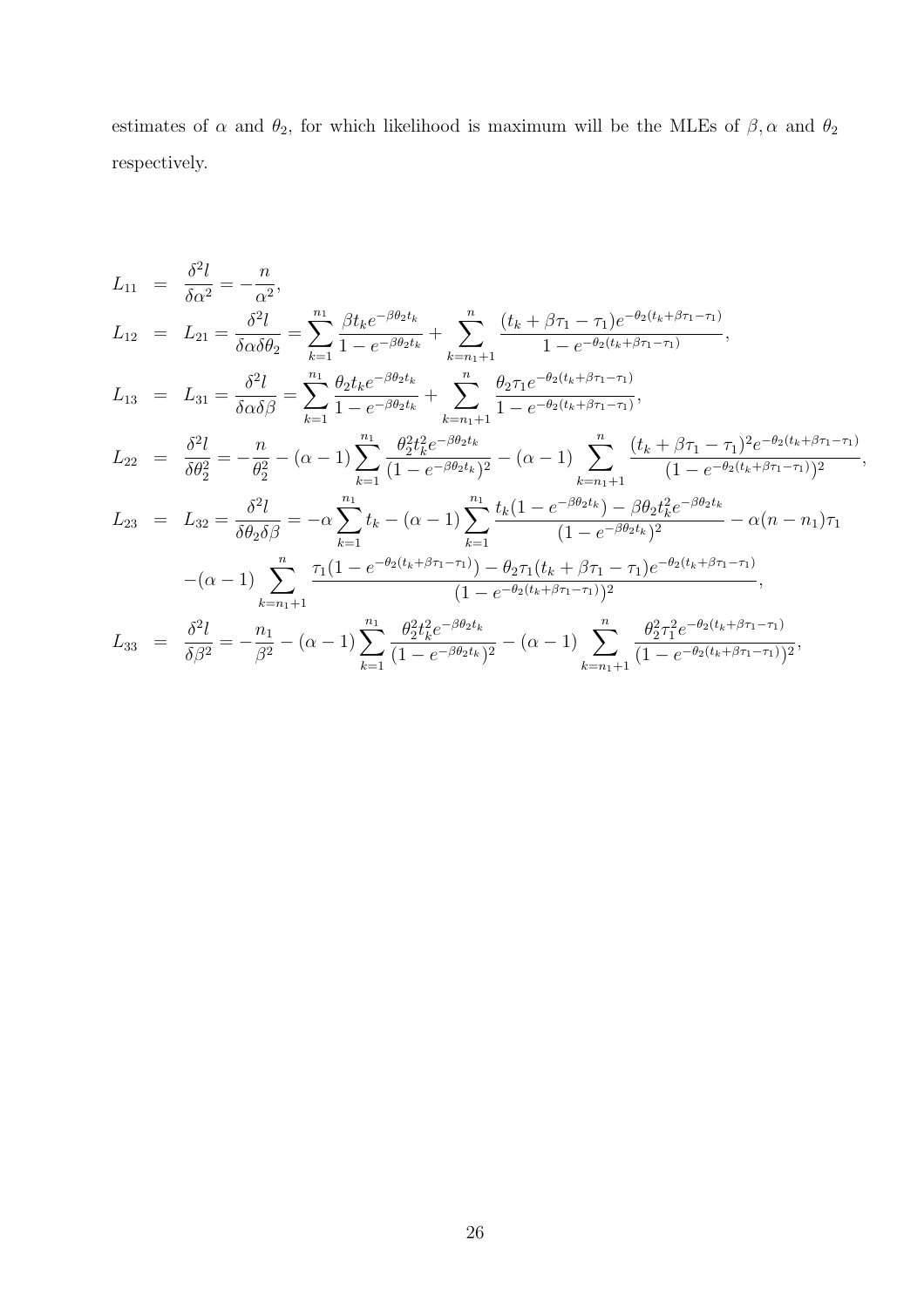$$
L_{111} = \frac{\delta^3 L}{\delta \alpha^3} = \frac{2n}{\alpha^3}, \quad L_{112} = \frac{\delta^3 L}{\delta \alpha^2 \delta \theta_2} = 0, \quad L_{113} = \frac{\delta^3 L}{\delta \alpha^2 \delta \beta} = 0,
$$
  
\n
$$
L_{122} = \frac{\delta^3 L}{\delta \alpha \delta \theta_2^2} = -\sum_{k=1}^{n_1} \frac{\beta^2 t_k^2 e^{-\beta \theta_2 t_k}}{(1 - e^{-\beta \theta_2 t_k})^2} - \sum_{k=n_1+1}^{n_1} \frac{(t_k + \beta \tau_1 - \tau_1)^2 e^{-\theta_2 (t_k + \beta \tau_1 - \tau_1)}}{(1 - e^{-\theta_2 (t_k + \beta \tau_1 - \tau_1)})^2},
$$
  
\n
$$
L_{123} = \frac{\delta^3 L}{\delta \alpha \delta \theta_2 \delta \beta} = \sum_{k=1}^{n_1} \frac{t_k (1 - e^{-\beta \theta_2 t_k}) - \theta_2 \beta t_k^2 e^{-\beta \theta_2 t_k}}{(1 - e^{-\beta \theta_2 t_k})^2} - t_k]
$$
  
\n
$$
+ \sum_{k=n_1+1}^{n_1} \frac{\tau_1 (1 - e^{-\theta_2 (t_k + \beta \tau_1 - \tau_1)}) - \theta_2 \tau_1 (t_k + \beta \tau_1 - \tau_1) e^{-\theta_2 (t_k + \beta \tau_1 - \tau_1)}}{(1 - e^{-\theta_2 (t_k + \beta \tau_1 - \tau_1)})^2} - \tau_1],
$$
  
\n
$$
L_{133} = \frac{\delta^3 L}{\delta \alpha \delta \beta^2} = -\sum_{k=1}^{n_1} \frac{\theta_2^2 t_k^2 e^{-\beta \theta_2 t_k}}{(1 - e^{-\beta \theta_2 t_k})^2} - \sum_{k=n_1+1}^{n_1} \frac{\theta_2^2 \tau_1^2 e^{-\theta_2 (t_k + \beta \tau_1 - \tau_1)}}{(1 - e^{-\theta_2 (t_k + \beta \tau_1 - \tau_1)})^2},
$$
  
\n
$$
L_{222} = \frac{\delta^3 L}{\delta \theta_2^3} = \frac{2n}{\theta_2^3} + (\alpha -
$$

$$
L_{233} = \frac{\delta^3 L}{\delta \theta_2 \delta \beta^2} = -(\alpha - 1) \sum_{k=1}^{n_1} \frac{2 \theta_2 t_k^2 e^{-\beta \theta_2 t_k}}{(1 - e^{-\beta \theta_2 t_k})^3} + (\alpha - 1) \sum_{k=1}^{n_1} \frac{\beta \theta_2^2 t_k^3 e^{-\beta \theta_2 t_k} (1 + e^{-\beta \theta_2 t_k})}{(1 - e^{-\beta \theta_2 t_k})^3}
$$

$$
-(\alpha - 1) \sum_{k=n_1+1}^{n} \frac{2 \theta_2 \tau_1^2 e^{-\theta_2 (t_k + \beta \tau_1 - \tau_1)}}{(1 - e^{-\theta_2 (t_k + \beta \tau_1 - \tau_1)})^3}
$$

$$
+(\alpha - 1) \sum_{k=n_1+1}^{n} \frac{\theta_2^2 \tau_1^2 (t_k + \beta \tau_1 - \tau_1) e^{-\theta_2 (t_k + \beta \tau_1 - \tau_1)}}{(1 - e^{-\theta_2 (t_k + \beta \tau_1 - \tau_1)})^3},
$$

$$
L_{333} = \frac{\delta^3 L}{\delta \beta^3} = \frac{2n_1}{\beta^3} + (\alpha - 1) \sum_{k=1}^{n_1} \frac{\theta_2^3 t_k^3 e^{-\beta \theta_2 t_k} (1 + e^{-\beta \theta_2 t_k})}{(1 - e^{-\beta \theta_2 t_k})^3}
$$

$$
+(\alpha - 1) \sum_{k=n_1+1}^{n} \frac{\theta_2^3 \tau_1^3 e^{-\theta_2 (t_k + \beta \tau_1 - \tau_1)} (1 + e^{-\theta_2 (t_k + \beta \tau_1 - \tau_1)})}{(1 - e^{-\theta_2 (t_k + \beta \tau_1 - \tau_1)})^3}.
$$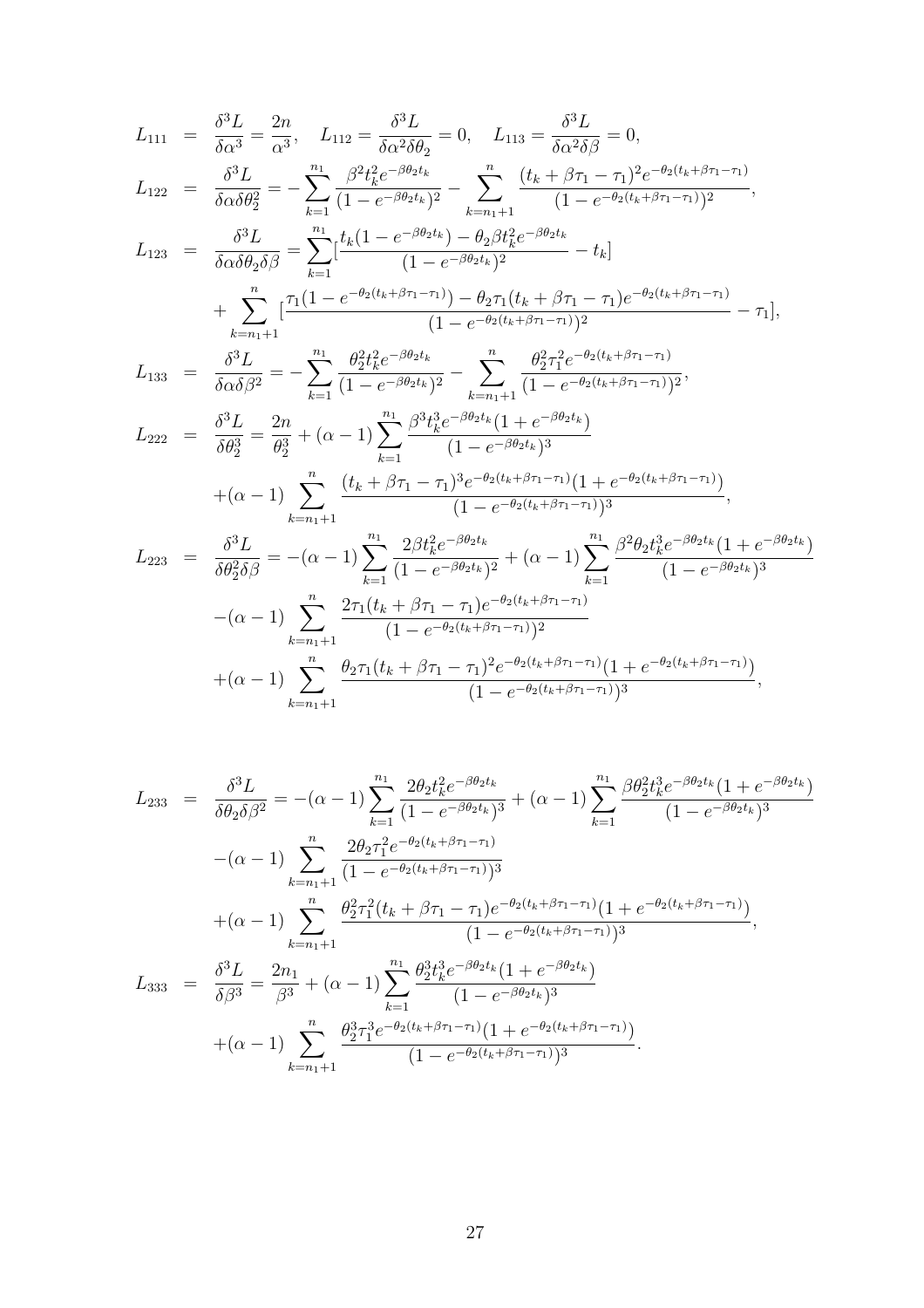Note that  $L_{ijk}$  does not depends on the order of appearance of i, j and k.

$$
\rho_1 = \frac{\delta \log(\pi)}{\delta \alpha} = \frac{b_0 - 1}{\alpha} - a_0; \quad \rho_2 = \frac{\delta \log(\pi)}{\delta \theta_2} = \frac{b_1 - 1}{\theta_2} - a_1 \quad \text{and} \quad \rho_3 = \frac{\delta \log(\pi)}{\delta \beta} = \frac{a_2 - 1}{\beta} - \frac{b_2 - 1}{1 - \beta}
$$

To obtain the posterior variance of the parameters we need to take below assumptions on the function  $g(\alpha, \theta_2, \beta)$ .

(a) To calculate posterior variance of  $\alpha: g = \alpha$  and  $g = \alpha^2$ . (b) To calculate posterior variance of  $\theta_1: g = \beta \theta_2$  and  $g = \beta^2 \theta_2^2$ . (c) To calculate posterior variance of  $\theta_2: g = \theta_2$  and  $g = \theta_2^2$ . In case (a) if  $g = \alpha$ ,  $u_1 = 1$ ,  $u_2 = u_3 = 0$ ,  $u_{ij} = 0$ ,  $i, j = 1(1)3$ . If  $g = \alpha^2$ ,  $u_1 = 2\alpha$ ,  $u_2 = u_3 = 0$ ,  $u_{11} = 2$ ,  $u_{ij} = 0$  for  $i, j = 1(1)3$  and  $(i, j) \neq (1, 1)$ . In case (b) if  $g = \beta \theta_2$ ,  $u_1 = 0$ ,  $u_2 = \beta$ ,  $u_3 = \theta_2$ ,  $u_{23} = 1$ ,  $u_{ij} = 0$ , for  $i, j = 1(1)3$  and  $(i, j) \neq (2, 3).$ If  $g = \beta^2 \theta_2^2$ ,  $u_1 = 0$ ,  $u_2 = 2\beta^2 \theta_2$ ,  $u_3 = 2\beta \theta_2^2$ ,  $u_{11} = u_{12} = u_{13} = 0$ ,  $u_{22} = 2\beta^2$ ,  $u_{23} =$  $4\beta\theta_2, u_{33} = 2\theta_2^2.$ In case (c) if  $g = \theta_2$ ,  $u_2 = 1$ ,  $u_1 = u_3 = 0$   $u_{ij} = 0$ ,  $i, j = 1(1)3$ . If  $g = \theta_2^2$ ,  $u_2 = 2\theta_2$ ,  $u_1 = u_3 = 0$ ,  $u_{22} = 2$ ,  $u_{ij} = 0$  for  $i, j = 1(1)3$  and  $(i, j) \neq (2, 2)$ . Note that  $u_{ij} = u_{ji}$  for all  $i, j = 1(1)3$ .

Now posterior variance of the parameters can be obtain by using the equation (11).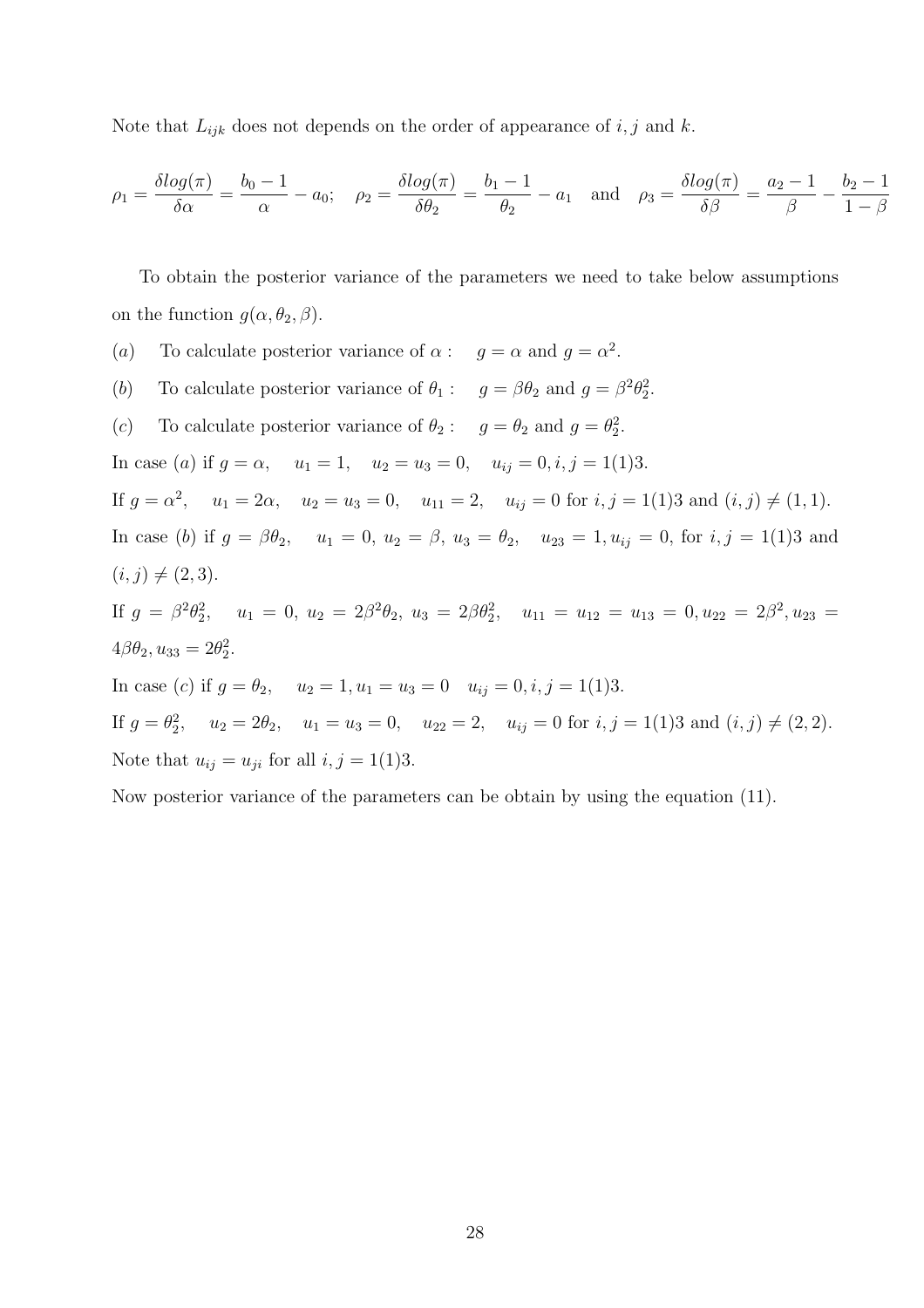#### A.2 SIMULATION RESULTS

**Table 14:** AEs and MSEs of  $\alpha$ ,  $\theta_1$ , and  $\theta_2$  based on 5000 simulations with  $\alpha = 1.5$ ,  $\theta_1 = 0.1$ , and  $\theta_2 = 0.2$  for different values of  $n$ ,  $\tau_1$  and  $\tau_2$  of Type-I censored data.

|       |          |          |        | $\alpha$ |        | $\theta_1$ |        | $\theta_2$ |
|-------|----------|----------|--------|----------|--------|------------|--------|------------|
| $\,n$ | $\tau_1$ | $\tau_2$ | AЕ     | MSE      | AЕ     | MSE        | AЕ     | MSE        |
| 20    | 7        | 13       | 1.8329 | 0.8966   | 0.1114 | 0.0018     | 0.2079 | 0.0043     |
|       | 9        | 13       | 1.8214 | 0.8455   | 0.1096 | 0.0016     | 0.2140 | 0.0062     |
|       | 9        | 15       | 1.8132 | 0.7975   | 0.1080 | 0.0015     | 0.2103 | 0.0051     |
| 30    | 7        | 13       | 1.7538 | 0.4748   | 0.1111 | 0.0014     | 0.2052 | 0.0029     |
|       | 9        | 13       | 1.7314 | 0.4446   | 0.1088 | 0.0011     | 0.2067 | 0.0038     |
|       | 9        | 15       | 1.6914 | 0.3702   | 0.1071 | 0.0010     | 0.2059 | 0.0030     |
| 40    | 7        | 13       | 1.7024 | 0.3247   | 0.1106 | 0.0011     | 0.2040 | 0.0020     |
|       | 9        | 13       | 1.6671 | 0.2831   | 0.1078 | 0.0008     | 0.2043 | 0.0028     |
|       | 9        | 15       | 1.6541 | 0.2562   | 0.1064 | 0.0008     | 0.2004 | 0.0021     |
| 50    | 7        | 13       | 1.6716 | 0.2261   | 0.1105 | 0.0009     | 0.2017 | 0.0016     |
|       | 9        | 13       | 1.6693 | 0.2228   | 0.1099 | 0.0007     | 0.2029 | 0.0022     |
|       | 9        | 15       | 1.6395 | 0.1909   | 0.1075 | 0.0007     | 0.2011 | 0.0019     |

**Table 15:** AEs and MSEs of  $\alpha$ ,  $\theta_1$ , and  $\theta_2$  based on 5000 simulations with  $\alpha = 1.5$ ,  $\theta_1 = 0.1$ , and  $\theta_2 = 0.2$  for different values of  $n$ ,  $\tau_1$  and  $r$  of Type-II censored data.

|                  |          |                |        | $\alpha$ | $\theta_1$ |            |        | $\theta_2$ |
|------------------|----------|----------------|--------|----------|------------|------------|--------|------------|
| $\boldsymbol{n}$ | $\tau_1$ | $\overline{r}$ | AЕ     | MSE      | ΑE         | <b>MSE</b> | AE     | MSE        |
| 20               | 7        | 15             | 1.9245 | 1.2123   | 0.1148     | 0.0022     | 0.2273 | 0.0107     |
|                  | 9        | 15             | 1.8758 | 0.9971   | 0.1115     | 0.0017     | 0.2406 | 0.0400     |
|                  | 9        | 17             | 1.8348 | 0.8609   | 0.1104     | 0.0017     | 0.2227 | 0.0081     |
| 30               | 7        | 23             | 1.7902 | 0.5586   | 0.1133     | 0.0016     | 0.2142 | 0.0040     |
|                  | 9        | 23             | 1.7353 | 0.4554   | 0.1096     | 0.0012     | 0.2220 | 0.0088     |
|                  | 9        | 27             | 1.7147 | 0.3786   | 0.1079     | 0.0011     | 0.2090 | 0.0033     |
| 40               | 7        | 32             | 1.7028 | 0.3272   | 0.1105     | 0.0012     | 0.2081 | 0.0026     |
|                  | 9        | 32             | 1.6905 | 0.3092   | 0.1079     | 0.0009     | 0.2083 | 0.0031     |
|                  | 9        | 36             | 1.6659 | 0.2506   | 0.1073     | 0.0009     | 0.2061 | 0.0023     |
| 50               | 7        | 42             | 1.6759 | 0.2408   | 0.1094     | 0.0010     | 0.2049 | 0.0018     |
|                  | 9        | 42             | 1.6440 | 0.2089   | 0.1073     | 0.0007     | 0.2049 | 0.0021     |
|                  | 9        | 45             | 1.6284 | 0.1846   | 0.1058     | 0.0007     | 0.2036 | 0.0018     |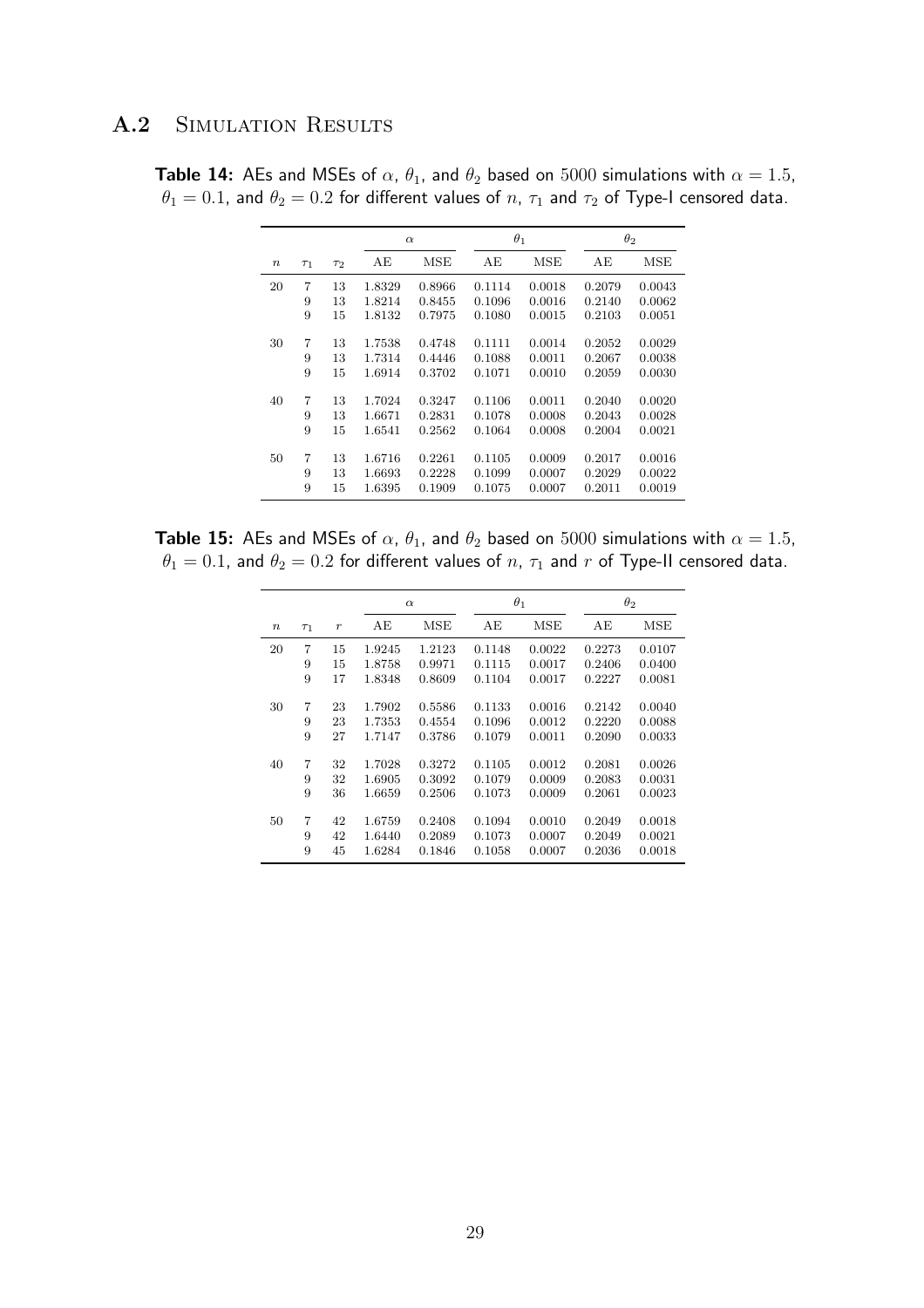|        |          |          | $\alpha$ |          |       |               |       |         |       |          |       | $\theta_1$    |       |         | $\theta_2$ |          |       |               |       |         |
|--------|----------|----------|----------|----------|-------|---------------|-------|---------|-------|----------|-------|---------------|-------|---------|------------|----------|-------|---------------|-------|---------|
|        |          |          |          | Left CRI |       | Symmetric CRI |       | HPD CRI |       | Left CRI |       | Symmetric CRI |       | HPD CRI |            | Left CRI |       | Symmetric CRI |       | HPD CRI |
| $\, n$ | $\tau_1$ | $\tau_2$ | CP       | AL       | CP    | AL            | CP    | AL      | CP    | AL       | CP    | AL            | CP    | AL      | CP         | AL       | CP    | AL.           | CP    | AL      |
| 20     |          | 13       | 95.64    | 3.1864   | 97.12 | 3.0328        | 94.28 | 2.7679  | 97.78 | 0.1947   | 98.14 | 0.1743        | 95.78 | 0.1629  | 94.24      | 0.2726   | 95.38 | 0.2530        | 93.22 | 0.2408  |
|        | 9        | 13       | 95.44    | 3.1317   | 96.28 | 2.9208        | 93.46 | 2.6716  | 96.80 | 0.1840   | 97.00 | 0.1561        | 93.88 | 0.1455  | 95.08      | 0.3055   | 96.02 | 0.2982        | 94.20 | 0.2800  |
|        | 9        | 15       | 95.16    | 3.0708   | 96.30 | 2.8365        | 93.02 | 2.6166  | 96.64 | 0.1803   | 97.22 | 0.1541        | 93.68 | 0.1445  | 94.70      | 0.2871   | 95.92 | 0.2680        | 93.96 | 0.2547  |
|        |          |          |          |          |       |               |       |         |       |          |       |               |       |         |            |          |       |               |       |         |
| -30    |          | 13       | 96.40    | 2.7229   | 97.18 | 2.3466        | 93.80 | 2.1774  | 98.04 | 0.1802   | 97.44 | 0.1466        | 94.94 | 0.1375  | 94.02      | 0.2326   | 95.40 | 0.2043        | 92.98 | 0.1961  |
|        |          | 13       | 95.63    | 2.6491   | 96.20 | 2.2070        | 92.80 | 2.0526  | 97.23 | 0.1688   | 96.57 | 0.1271        | 94.13 | 0.1187  | 94.40      | 0.2556   | 95.70 | 0.2392        | 93.63 | 0.2268  |
|        | 9        | 15       | 95.53    | 2.5628   | 96.00 | 2.1399        | 93.47 | 2.0030  | 96.83 | 0.1670   | 97.37 | 0.1293        | 94.47 | 0.1219  | 94.47      | 0.2461   | 95.77 | 0.2192        | 94.13 | 0.2103  |
|        |          |          |          |          |       |               |       |         |       |          |       |               |       |         |            |          |       |               |       |         |
| 40     |          | 13       | 96.47    | 2.4529   | 96.37 | 1.9535        | 93.23 | .8261   | 97.73 | 0.1709   | 97.20 | 0.1283        | 94.63 | 0.1207  | 94.67      | 0.2092   | 95.53 | 0.1772        | 94.00 | 0.1705  |
|        |          | 13       | 95.30    | 2.3766   | 95.70 | 1.8153        | 92.60 | .6960   | 97.17 | 0.1595   | 96.67 | 0.1088        | 94.50 | 0.1015  | 93.90      | 0.2285   | 95.50 | 0.2077        | 92.93 | 0.1978  |
|        | 9        | 15       | 96.10    | 2.3392   | 96.20 | 1.7972        | 93.67 | .6899   | 96.87 | 0.1584   | 96.93 | 0.1123        | 93.93 | 0.1058  | 93.57      | 0.2171   | 95.97 | 0.1867        | 93.53 | 0.1800  |
|        |          |          |          |          |       |               |       |         |       |          |       |               |       |         |            |          |       |               |       |         |
| 50     |          | 13       | 96.80    | 2.2919   | 96.63 | 1.7071        | 93.57 | .5995   | 97.83 | 0.1650   | 97.13 | 0.1159        | 94.80 | 0.1089  | 94.17      | 0.1911   | 95.13 | 0.1573        | 93.40 | 0.1517  |
|        | 9        | 13       | 96.37    | 2.2664   | 95.47 | 1.6042        | 92.33 | .5057   | 98.13 | 0.1562   | 97.07 | 0.0979        | 95.27 | 0.0914  | 94.30      | 0.2102   | 95.37 | 0.1871        | 93.73 | 0.1784  |
|        | 9        | 15       | 96.23    | 2.2150   | 96.23 | 1.5880        | 93.33 | .4986   | 97.23 | 0.1544   | 96.77 | 0.1019        | 93.50 | 0.0962  | 94.20      | 0.2030   | 95.33 | 0.1693        | 93.67 | 0.1636  |

**Table 16:** CPs and ALs of 95% CRI for  $\alpha$ ,  $\theta_1$  and  $\theta_2$  based on  $5000$  simulations with  $\alpha = 1.5$ ,  $\theta_1 = 0.1$ , and  $\theta_2 = 0.2$  for different values of  $n$ ,  $\tau_1$  and  $\tau_2$  of Type-I censored data.